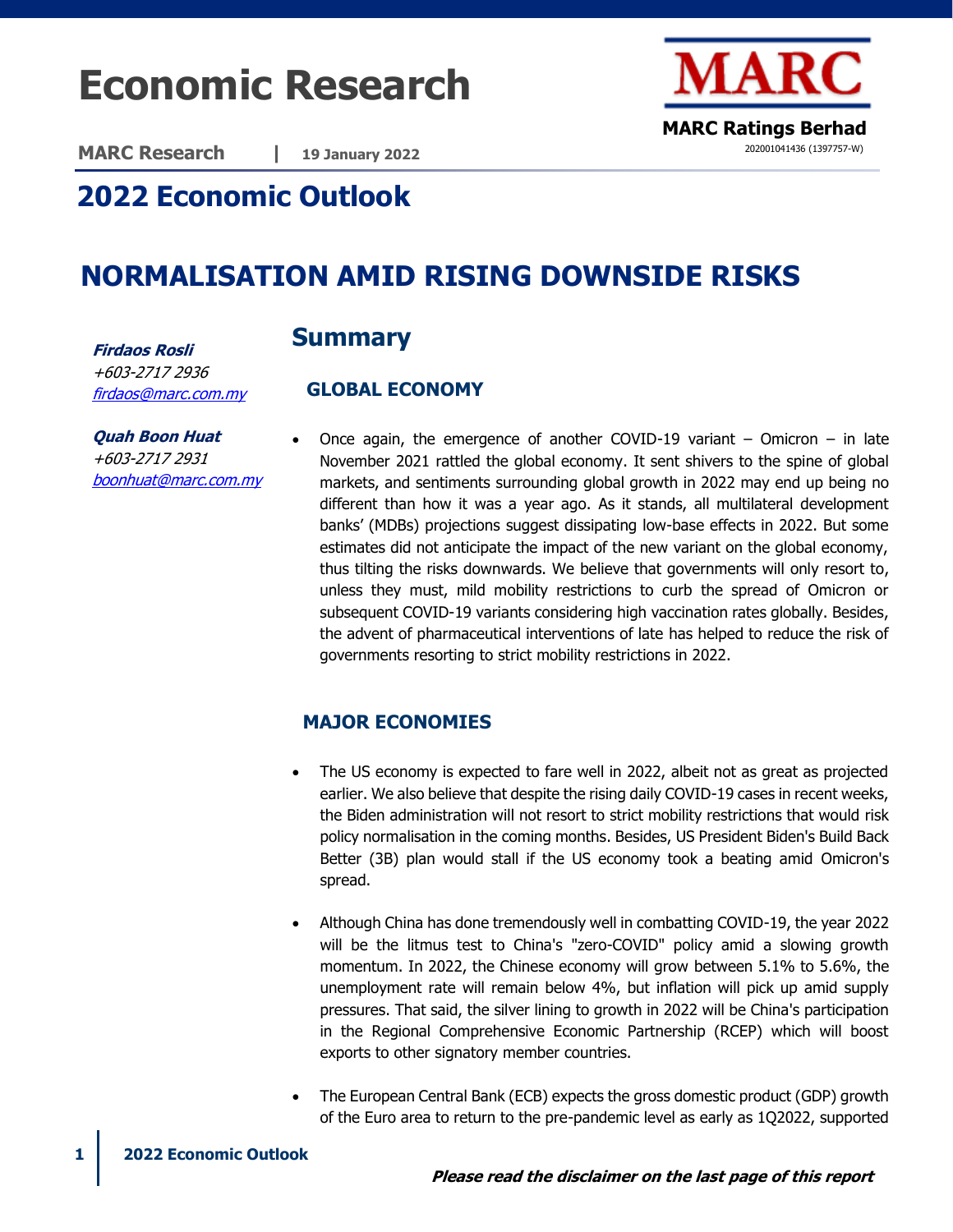by FY2022 projections of 4.2% following a rebound of 5.1% in 2021. The inflation rate of all items, excluding tobacco, was at its highest since the formation of the monetary union at 5.0% in December 2021. Hence, we believe that despite the Euro area's high debt-to-GDP ratio, ECB will remain its accommodative stance to allow fiscal policy to do much of the heavy lifting in pursuing growth in 2022. There are key elections to look for in France, Portugal and Italy in the year as well.

#### **ASEAN**

- Following a strong rebound from -5.4% in 2020 to 7.2% (based on advance estimates) in 2021, the Singaporean government expects the economy to expand at a slower pace of between 3.0% and 5.0% in 2022. Similar to other major economies globally, the waning favourable low base effects contribute to the slowing growth while inflationary pressures have been building up as a significant threat to growth this year. A tighter monetary policy is expected amid the spread of the Omicron.
- Unlike growth forecasts of many global economies, MDBs believe that Indonesia will record a higher growth in 2022 than a year earlier. In 2021, its inflation rate was below Bank Indonesia (BI)'s lower bound target of 2%, unemployment remained high while household debt-to-GDP declined, suggesting a weak demand to rebound from the pandemic year. In 2022, we believe that the Indonesian economy is poised for stronger growth, but sluggish private consumption and commodity-dependent trade dynamics may challenge existing forecasts.
- For 2022, the Bank of Thailand (BOT) expects the Thai economy to expand by 3.4% (FY2021(e): 0.9%) on the back of increased domestic spending and gradual improvements in foreign tourist arrivals. We foresee downside risks to growth in 2022 amid the Omicron. We could likely see the economy contracting again in 2022 if the Omicron leads to new stringent containment measures and border closures. Meanwhile, BOT maintains its key interest rate at its record low of 0.50% but not for much longer amid inflation pressures.
- Asian Development Bank (ADB) latest forecasts a big jump in Viet Nam's GDP growth in 2022 of 6.5% versus 2% in 2021. The economy has been gradually reopened following rapid vaccination rollout since mid-2021. We think that Viet Nam is in good stead towards stronger growth, despite the Omicron, as its labour market is still robust. Its good-run trade surplus prospects are waning, but its strong trade linkages via RCEP and other major economies may bolster growth in 2022.

#### **MALAYSIA**

• As it stands, the International Monetary Fund (IMF) and ADB forecast the Malaysian economy to fare better in 2022 than a year earlier. However, in its January 2022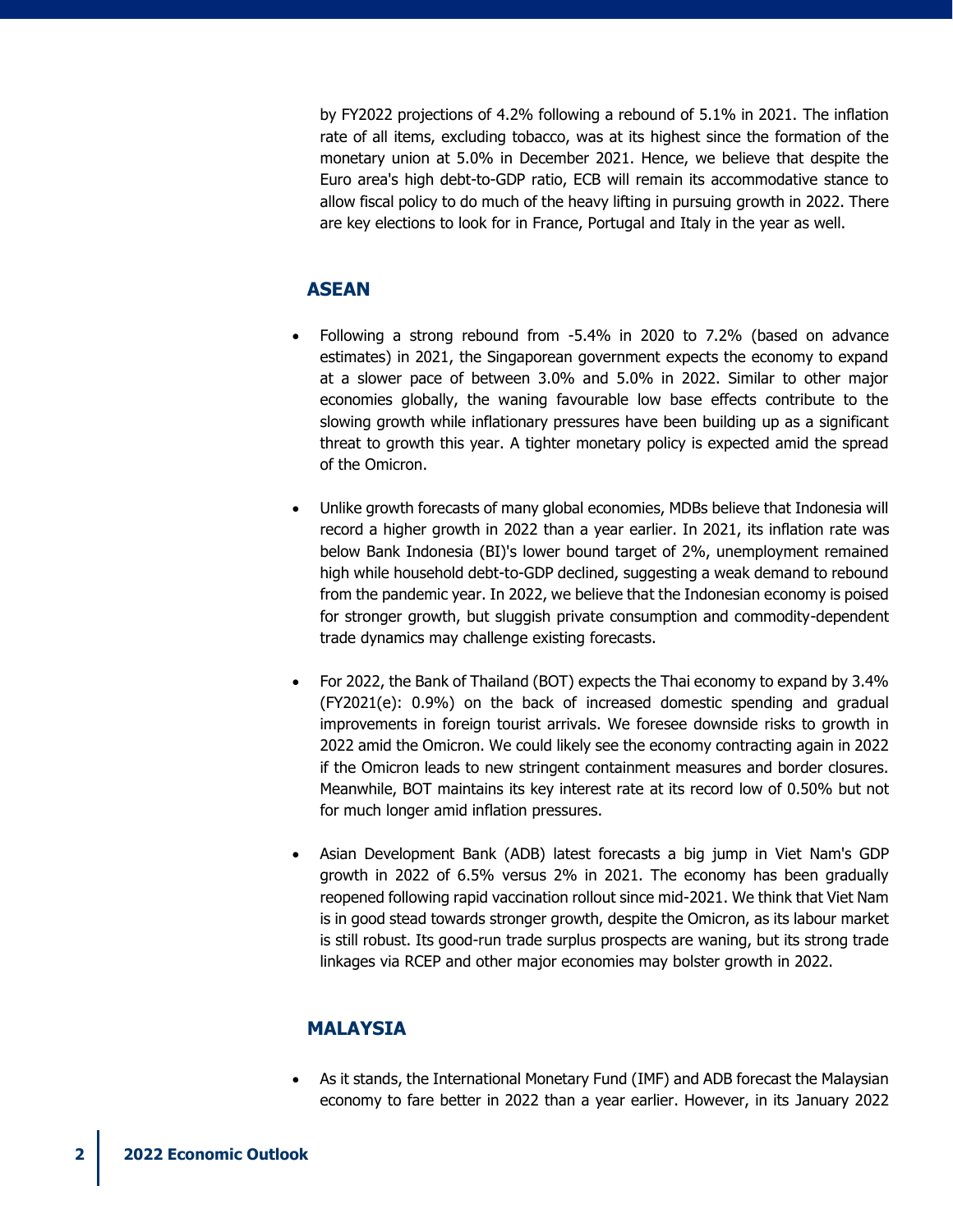estimates, the World Bank expects Malaysia's growth in 2022 to come in higher at 5.8%. We believe Malaysia is on a good run to a firmer growth at 5.5%, but headwinds hinge heavily on pandemic-related uncertainties and scarring effects.

- Our 2022 forecast sits at the bottom of the government's growth range of 5.5% and 6.5%. As all states are now in the final phase of the National Recovery Plan (NRP), we assume that further lockdowns, if any, and COVID-19 resurgences will not hinder Malaysia's economic reopening. We see growth primarily driven by a rebound in domestic demand, thanks to rising private consumption and a gradually improving labour market. We expect the government to continue assisting vulnerable households, which will help support consumer spending to some extent.
- For 2022, we expect private investment growth to come in at 6.7% (2021E: 5.0%), and the unemployment rate will likely improve to 4.2% in 2022 (2021E: 4.6%). Subsidies and price control mechanisms will keep inflation at bay (2022F: 2.2%; 2021E: 2.5%).
- There is a slight chance Malaysia could face a monetary policy decision dilemma in 2022. Suppose the Omicron or other COVID-19 iterations rage on in 2022 as much as Delta did in 2021, or even more. And suppose global supply chain shocks cause inflation to surge even higher while hampering domestic recovery. If the worst comes to the worst, we expect Bank Negara Malaysia (BNM) to clamp down on inflation to maintain price stability and risk choking off growth. In any case, we expect BNM to start normalising monetary policy in 2H2022 against the backdrop of a gradually recovering economy by raising the overnight policy rate (OPR) by 25 basis points.
- If strong growth remains an issue, fiscal vulnerabilities will rise further as fiscal policy remains the primary tool to catalyse growth in 2022. With the emergence of Omicron, we think it is unlikely that the government will be able to meet its fiscal deficit target of 6.0% of GDP this year (2021E: 6.5%). Malaysia's relatively deep domestic savings pool and the small share of foreign currency-denominated debt provide some relief in the issue of debt sustainability for now. We see more negative rating pressure ahead if existing debt-to-GDP and debt-service matrices hold for the mid-to-long term.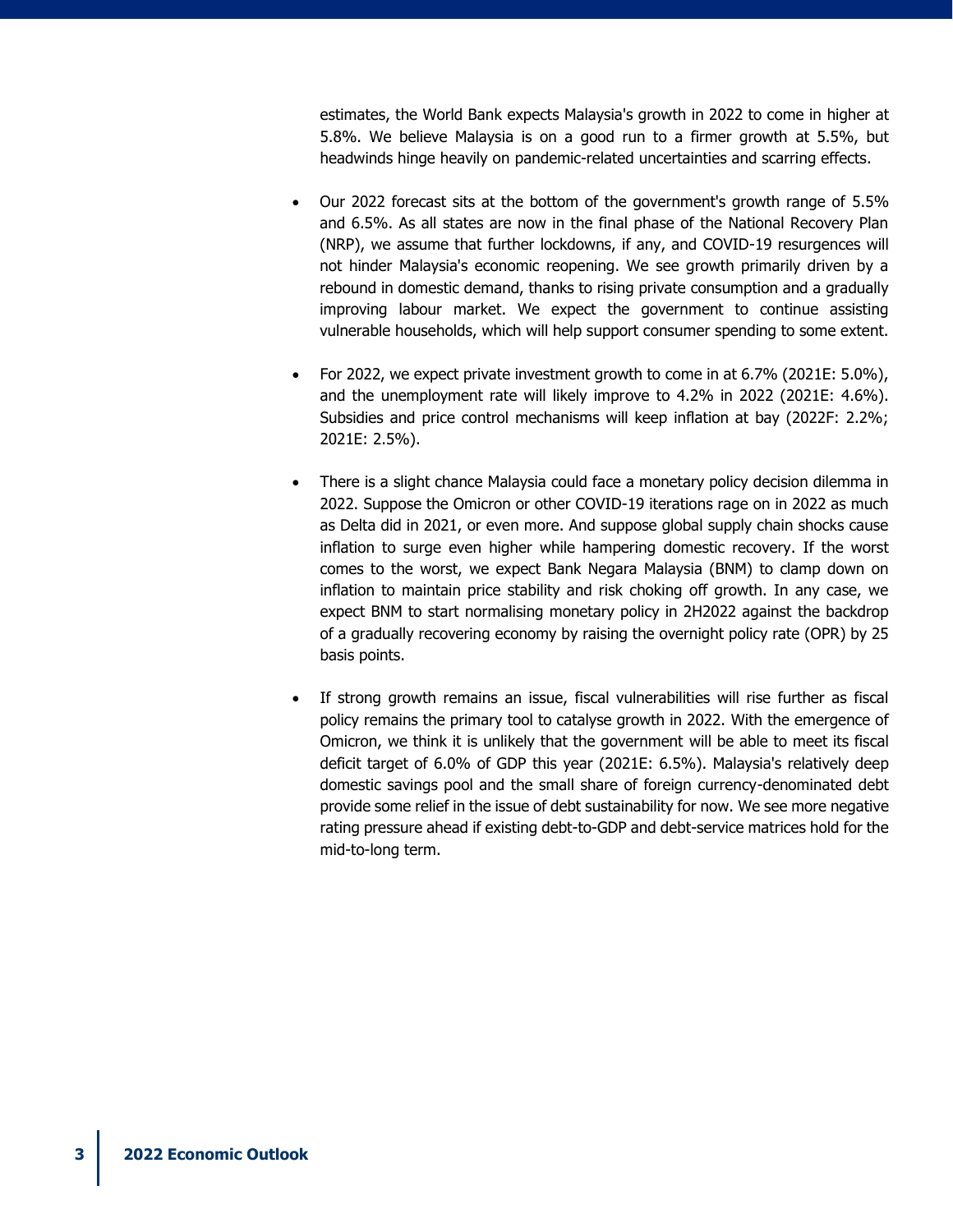# **GLOBAL ECONOMY: LOW BASE DISSIPATING**

| Another variant of<br>concern                                     | In late November 2021, the world was shaken by yet another COVID-19 discovery, labelled<br>as a "variant of concern" by the World Health Organisation. Since then, several countries<br>worldwide have reported confirmed cases of the Omicron, including in Malaysia.                                                                                                                                                                                                                                                  |
|-------------------------------------------------------------------|-------------------------------------------------------------------------------------------------------------------------------------------------------------------------------------------------------------------------------------------------------------------------------------------------------------------------------------------------------------------------------------------------------------------------------------------------------------------------------------------------------------------------|
| The return of mobility<br>restrictions                            | Countries were initially hesitant to reimpose travel restrictions. As the number of cases<br>soared, countries in the northern hemisphere eventually resorted to mobility restrictions,<br>thus suffocating recovery as the global economy entered the festive season. What was<br>supposed to be a recovery year in 2021 turned into a dramatic turn of events, and<br>sentiments surrounding the global economy had continued to face pressure.                                                                       |
| Keeping up with the<br>dynamics                                   | The global economy's projections necessitate a more frequent update to keep up with the<br>rapidly changing dynamics of mobility restrictions. As it stands, not all MDB's forecasts<br>anticipated the spread of Omicron or any iterations of COVID-19 following Delta.                                                                                                                                                                                                                                                |
| Dissipating low base<br>effects                                   | The International Monetary Fund (IMF)'s October 2021 projections expect the global<br>economy to grow slower in 2022 at 4.9% compared with 5.9% in 2021. Mirroring the trend<br>of previous years, growth in the emerging markets (EMs) will come in at 5.1% versus 4.5%<br>in advanced economies. Spain (6.4%) and the US (5.2%) will lead the pack among<br>advanced economies, whereas large EMs, namely China and India, will grow at 5.6% and<br>8.5%, respectively.                                               |
| Pessimistic World<br><b>Bank's forecast</b>                       | At the time of writing, the World Bank's projections appear to be somewhat more<br>pessimistic than the IMF's. The former's January 2022 forecast for the global economy is<br>4.1%, which is 0.2% lower than its June 2021's numbers. Advanced economies are<br>expected to grow at 3.8%, whereas the emerging markets and developing economies<br>(EMDEs) will record 4.6%.                                                                                                                                           |
| Non-OECD member<br>countries are<br>expected to perform<br>better | The OECD's December 2021 projections point to a global economic growth of 4.5%, nearer<br>to that of the World Bank's. G20 countries are expected to grow at 4.7% in 2022 versus<br>5.9% a year earlier. Meanwhile, OECD member countries are expected to expand by 3.9%<br>compared with non-OECD countries at 4.9% in 2022.                                                                                                                                                                                           |
| <b>ADB</b> expects<br>developing Asia to<br>grow at 5%            | The Asian Development Bank (ADB)'s Outlook Supplement in December 2021 projects that<br>developing Asia will record 5.3% growth, which is a mere 0.1% deviation slower than its<br>previous forecast in September 2021. The bank noted China's slowing growth in 2022,<br>marked by supply disruptions, of 5.3%. On the other hand, India is slated to record a strong<br>performance in 2022, with GDP growth to come in at 7.5%. Southeast Asia is expected to<br>perform better in 2022 at 5.1% than in 2021 (3.0%). |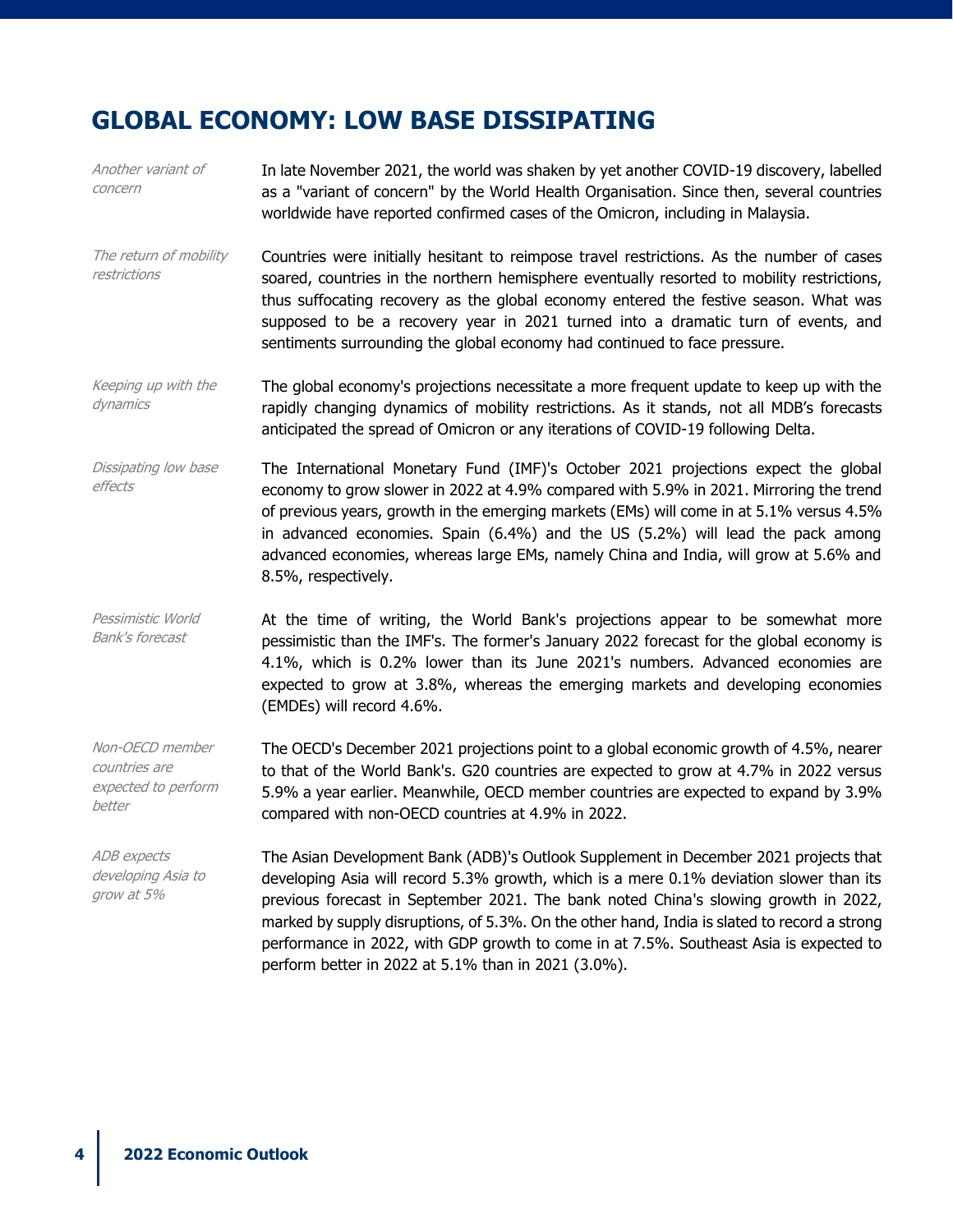#### **Table 1: Global real GDP projections by international agencies**

|                           | <b>IMF</b> |      | <b>World Bank</b> |      | <b>OECD</b>              |                          | <b>ADB</b> |      |
|---------------------------|------------|------|-------------------|------|--------------------------|--------------------------|------------|------|
|                           | 2021       | 2022 | 2021              | 2022 | 2021                     | 2022                     | 2021       | 2022 |
| World                     | 5.9        | 4.9  | 5.5               | 4.1  | 5.6                      | 4.5                      |            | ۰    |
| <b>Advanced Economies</b> | 5.2        | 4.5  | 5.0               | 3.8  | $\overline{\phantom{a}}$ | $\overline{\phantom{0}}$ |            | -    |
| US                        | 6.0        | 5.2  | 5.6               | 3.7  | 5.6                      | 3.9                      | 5.5        | 3.9  |
| Euro Area                 | 5.0        | 4.3  | 5.2               | 4.2  | 5.2                      | 4.3                      | 4.8        | 4.5  |
| <b>EMDES</b>              | 6.4        | 5.1  | 6.3               | 4.6  | $\overline{\phantom{a}}$ | $\overline{\phantom{0}}$ |            | ۰    |
| China                     | 8.0        | 5.6  | 8.0               | 5.1  | 8.1                      | 5.1                      | 8.0        | 5.3  |
| India                     | 9.5        | 8.5  | 8.3               | 8.7  | 9.4                      | 8.1                      | 9.7        | 7.5  |

Sources: IMF, World Bank, OECD, ADB

Note: These forecasts reflect different reporting times

| Table 2: ASEAN real GDP projections by international agencies |  |  |  |
|---------------------------------------------------------------|--|--|--|
|---------------------------------------------------------------|--|--|--|

|             | <b>IMF</b> |        | <b>World Bank</b>        |      | <b>ADB</b> |      |
|-------------|------------|--------|--------------------------|------|------------|------|
|             | 2021       | 2022   | 2021                     | 2022 | 2021       | 2022 |
| ASEAN-5     | $2.9*$     | $5.8*$ | -                        | -    | 3.0        | 5.1  |
| Malaysia    | 3.5        | 6.0    | 6.0                      | 4.2  | 3.8        | 5.9  |
| Indonesia   | 3.2        | 5.9    | 4.4                      | 5.0  | 3.5        | 5.0  |
| Philippines | 3.2        | 6.3    | 4.7                      | 5.9  | 5.1        | 6.0  |
| Singapore   | 6.0        | 3.2    | $\overline{\phantom{a}}$ |      | 6.9        | 4.1  |
| Thailand    | 1.0        | 4.5    | 2.2                      | 5.1  | 1.0        | 4.0  |
| Viet Nam    | 3.8        | 6.6    | 6.6                      | 6.5  | 2.0        | 6.5  |

Sources: IMF, World Bank, ADB

\*Including only Indonesia, Malaysia, Philippines, Thailand, and Vietnam

Mobility curbs to put some pressure on aggregate demand and oil prices

Brent crude is trending circa USD84 per barrel at the time of writing. In 2022, the International Energy Agency (IEA) expects the average Brent crude oil price to come in at USD79.40 per barrel. In contrast, the US Energy Information Agency (EIA) assumes an average of USD70 per barrel. The tightening of movement restrictions at the global scale will inevitably suppress the aggregate demand and oil prices but not at the level seen in 2020.



**World merchandise exports World services exports**

**Chart 1: World merchandise and services exports** 

**-40.0**

**1Q2018 2Q2018 3Q2018 4Q2018 1Q2019 2Q2019 3Q2019 4Q2019 1Q2020 2Q2020 3Q2020 4Q2020 1Q2021 2Q2021 3Q2021 4Q2021**

**Chart 2: Brent crude oil prices (USD per barrel)**



Sources: UNCTAD, MARC Ratings **Sources: US Energy Information Administration**, MARC Ratings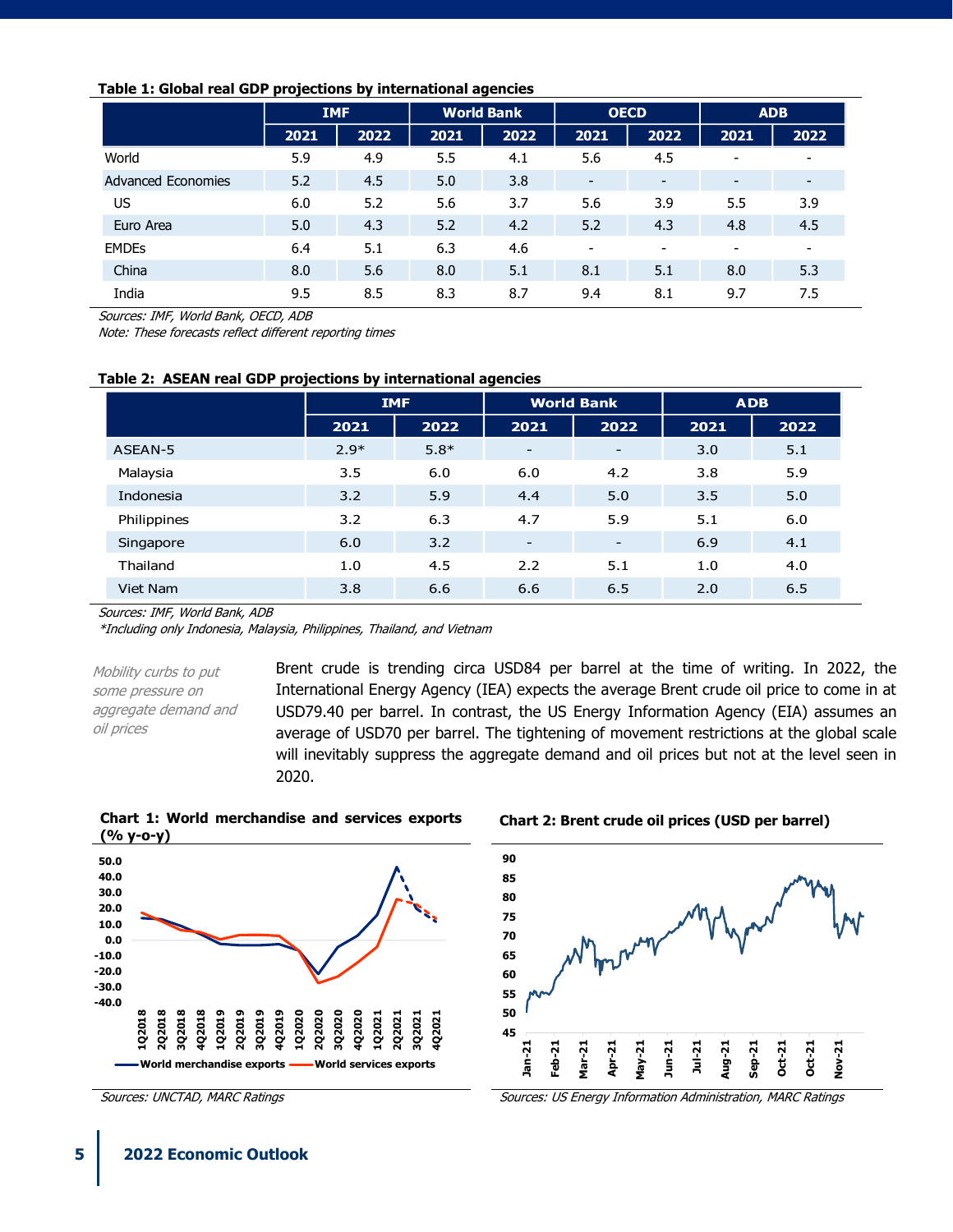Omicron's focus – transmissibility over severity

Policymakers appear to focus on transmissibility, rather than the severity of Omicron, to err on the side of caution. As a knee-jerk reaction, countries may choose to deploy similar non-pharmaceutical intervention policies as seen in 2020 and 2021. This scenario will thwart recovery and exacerbate the ongoing inflationary pressures amid acute supply constraints. The probability of deploying lockdowns is high, but only if the present pharmaceutical intervention is inadequate or too slow in removing the health risks associated with the latest variant. In any case, we believe that the global economy will gradually recover in 2022, but post-lockdown externalities will linger and become a more prominent policy issue in the year.

Global merchandise trade to experience double-digit rebound The United Nations Conference on Trade and Development (UNCTAD)'s Handbook of Statistics 2021, released in early December 2021, expects a double-digit rebound in global merchandise trade in 2021 at 22.4% versus a contraction of 7.4% in 2020. While global merchandise trade has already surpassed pre-pandemic levels in 2021, services trade is still trending below the said benchmark despite growing at 13.6% in the year. Uneven global recovery means that global trade will continue to remain uncertain in 2022 amid headwinds in pandemic response and limited elbow room for further stimulus.

Soaring inflation **According to World Bank data, world inflation trended downwards from 2.4% in 2018 to** 1.9% in 2020 amid global trade tensions and the pandemic. In recent months, rapid vaccination rollout and economic reopening have sent inflation soaring to multi-decade highs, prompting global central banks to become increasingly hawkish by the day. However, rising global food inflation deserves closer attention than headline inflation alone. In its early December 2021 release, the Food and Agriculture Organization of the United Nations (FAO) noted that The FAO Food Price Index (FFPI) has been increasing since May 2020. November 2021's FFPI was at its highest level in more than a decade, while all food indices inch higher on a month-to-month basis. Meanwhile, Oil Price Index trended higher than others amid higher commodity prices during the same period.

Monetary policy tightening prospect Ultra-loose monetary policy will not stay for much longer. On 16 December 2021, the Bank of England became the first major central bank to raise interest rates from 0.1% to 0.25%, the first of such hike in more than three years. While the US Federal Reserve slows down its bond-buying programme and prepares for its first rate hike since the pandemic started, other major central banks, apart from the European Central Bank, are actively positioning for tightening as early as 1Q2022. Although the end of COVID-19 is nowhere in sight, global central banks have little option but to place the economy highest on its agenda in 2022.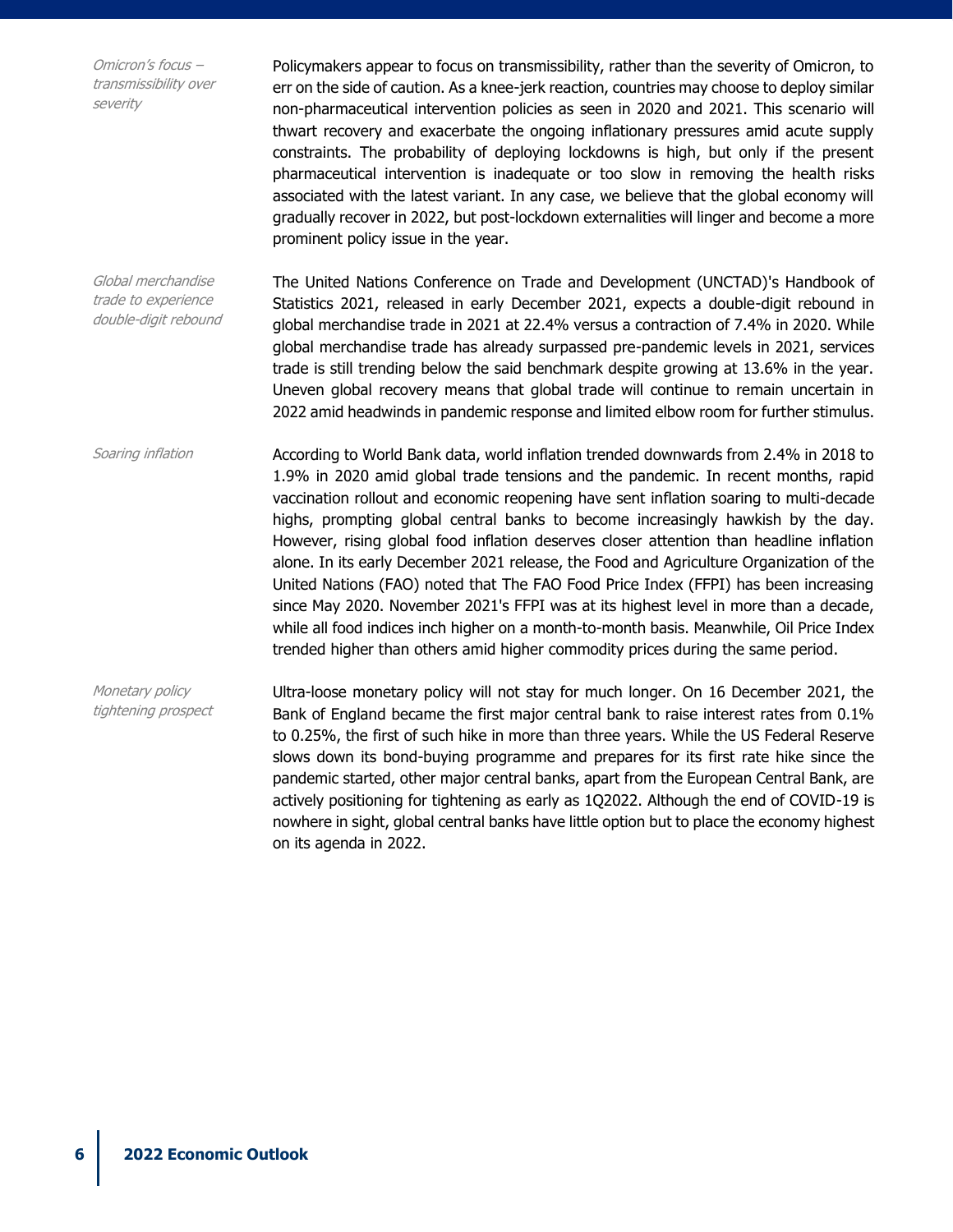





Sources: FAO, MARC Ratings Sources: Respective central banks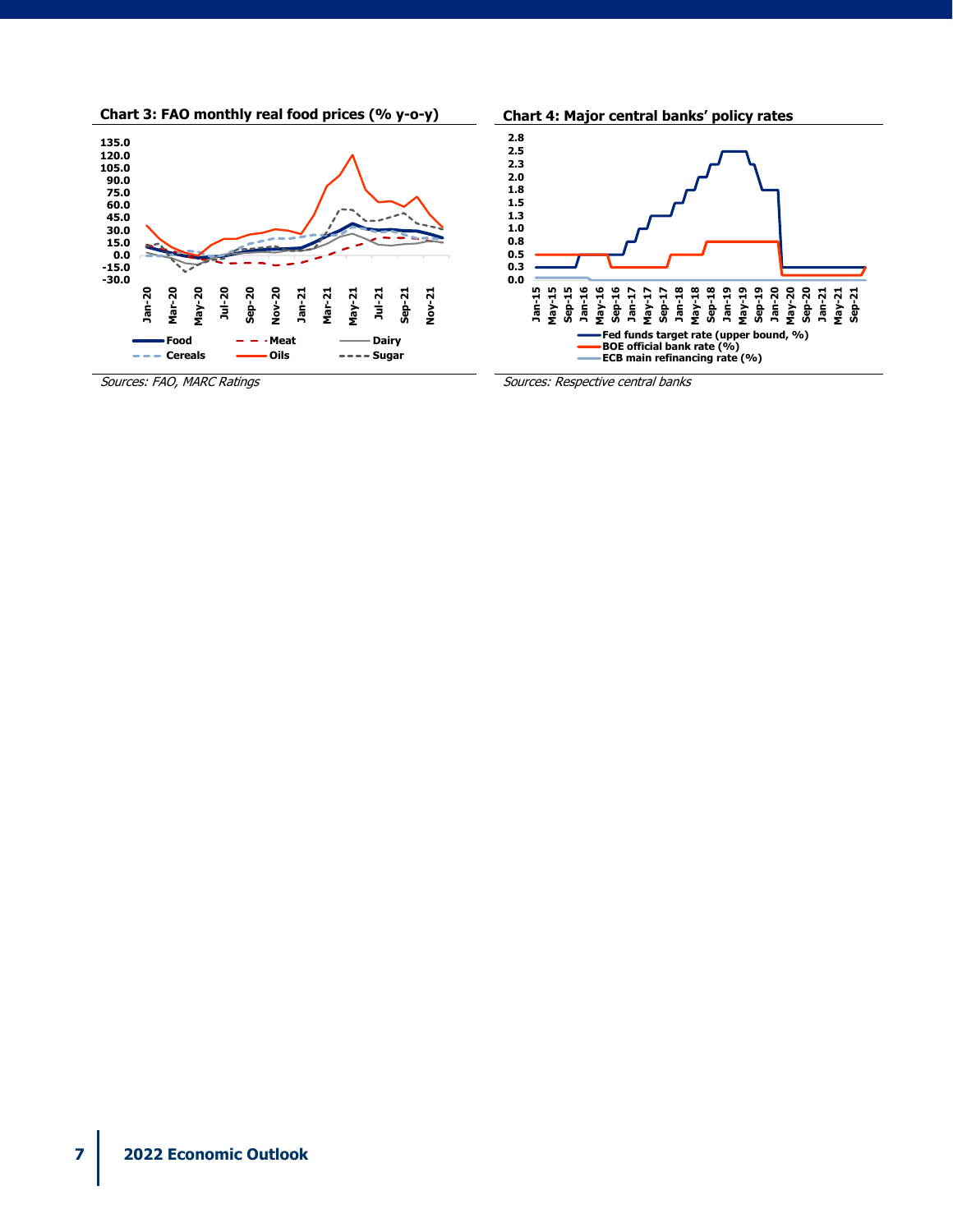## **MAJOR ECONOMIES**

#### **United States (US): Great expectations**

US economy to continue performing well The US economy is expected to fare well in 2022, albeit not as great as projected earlier. The latest publications by the IMF and the World Bank expect the US economy to record real GDP growth in 2022 at 5.2% and 3.7%, respectively. The OECD and ADB expect the US's growth in 2022 to come in at 3.7% and 3.9%, respectively. While we take note of the differences in projections amid different modelling and the timing of publication, we concur with the projections that the US economy will continue to perform relatively well despite supply chain headwinds. Vaccinations led to US' labour market recovery The number of new COVID-19 cases was declining in the lead up to Joe Biden's swearingin ceremony on January 20, 2021, and the number of daily vaccinations per million people in the US started to rise rapidly thereafter. This allowed the new Administration to rebuild the economy soon after cabinet formation. Both jobless claims and the unemployment rate continued to trend lower, which in turn saw the economy create 1.3 million new jobs, the fastest job growth on record by any past US President in the first 100 days. However, coupled with base effects, the rapid recovery has consequently led to inflation soaring to a level unseen since 1982. Less likely to reimpose another lockdown The number of daily new COVID-19 cases has been trending upwards since late-October 2021 and is likely to continue in the coming weeks due to the Omicron. However, we see low probability of another lockdown in the coming months amid The Fed's moves to initiate a liftoff. Build Back Better will proceed The Build Back Better framework has seen its fair share of wins and losses. While it could be argued that the three plans – The American Rescue Plan, Jobs Plan, and Families Plan – did not or have yet to achieve what they initially set to do, US President Joe Biden has managed to muddle his plans through amid a highly polarised and divided political realm. While the Biden administration attempts to create the biggest investment and innovation in the US since World War II, we think that his subsequent plans, most notably the Build Back Better Act, will eventually proceed in 2022 but not without resistance from the conservatives. The Fed's hawkish move Surging inflation has prompted members of the Federal Open Market Committee (FOMC) to become increasingly hawkish over the past months. The US Federal Reserve "dot-plot" in June 2021 suggested that FOMC members were in favour of holding the fund rate steady until after 2022. However, its December 2021 meeting's diagram suggests three rate hikes in 2022 are highly likely. The Fed has already begun the bond purchases tapering and is expected to end by 1Q2022, which means a rate hike will commence in 2Q2022, if not earlier. While this is indeed an indication that the US economy is overheating rapidly following the pandemic, the same cannot be said for EMs due to the heightened risk of capital flight. All eyes are on the possible impact of the Omicron spread in the US, which may delay the economy's move towards a more robust recovery path.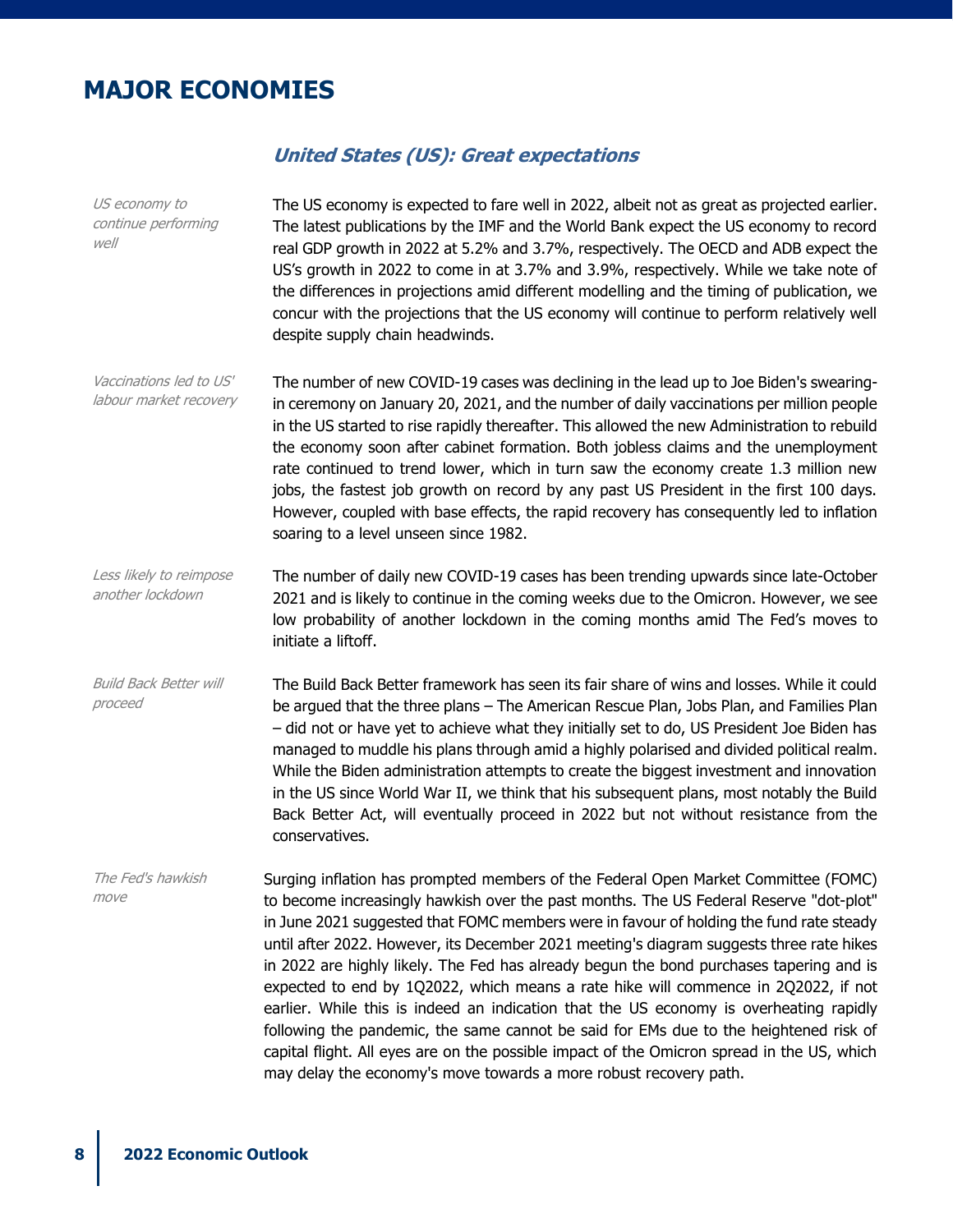







Sources: CEIC, MARC Ratings Sources: US Bureau of Labor Statistics, US Department of Labor, MARC Ratings

## **China: Slowly but surely**

| Zero-COVID policy<br>slows everything down                | In 2021, the authorities' "zero-COVID" policy worked tremendously well, notwithstanding<br>intermittent spikes in daily new COVID-19 cases that were well below levels seen in 2020.<br>Even with China's population size of over 1.4 billion people, the number of new COVID-<br>19 cases trended extremely low at double-digit throughout most of 2021. New daily<br>COVID-19-related deaths were nil in most months of the year. New COVID-19 cases are<br>dominated mainly by imported cases, suggesting that the situation on the ground is<br>controlled yet very effective in combatting the spread of the virus.               |
|-----------------------------------------------------------|----------------------------------------------------------------------------------------------------------------------------------------------------------------------------------------------------------------------------------------------------------------------------------------------------------------------------------------------------------------------------------------------------------------------------------------------------------------------------------------------------------------------------------------------------------------------------------------------------------------------------------------|
| Chinese economy is<br>expected to grow at<br>5.4% in 2022 | The Chinese economy was the only major economy that "escaped" contraction in 2020.<br>For 2021, an eight per cent GDP growth is well within reach despite supply-side<br>disruptions and regulatory crackdowns, most notably in the second half of the year. In<br>2022, however, the IMF forecast China to record GDP growth of 5.6%, with the<br>unemployment rate to remain low at 3.7%. The World Bank estimates the Chinese<br>economy to grow at 5.1% in 2022, which is 0.3% lower than its June 2021 estimates.<br>Latest projections by OECD and ADB forecast that China will grow at 5.1% and 5.3%,<br>respectively, in 2022. |
| Uptrend in PPI but low<br>trend in CPI                    | Although China's producer price index (PPI) growth has continued to trend high at<br>double-digits since 4Q2021 amid the rise in energy and raw material prices, consumer<br>prices have remained relatively low. The country's unemployment rate will stay low and<br>stable throughout 2022 at below 4%.                                                                                                                                                                                                                                                                                                                             |
| Economic rebalancing<br>efforts will intensify in<br>2022 | In recent months, the authorities' regulatory crackdowns appeared to be deliberate, and<br>consonant with China's Dual Circulation Strategy unveiled in 2020. As mentioned earlier,                                                                                                                                                                                                                                                                                                                                                                                                                                                    |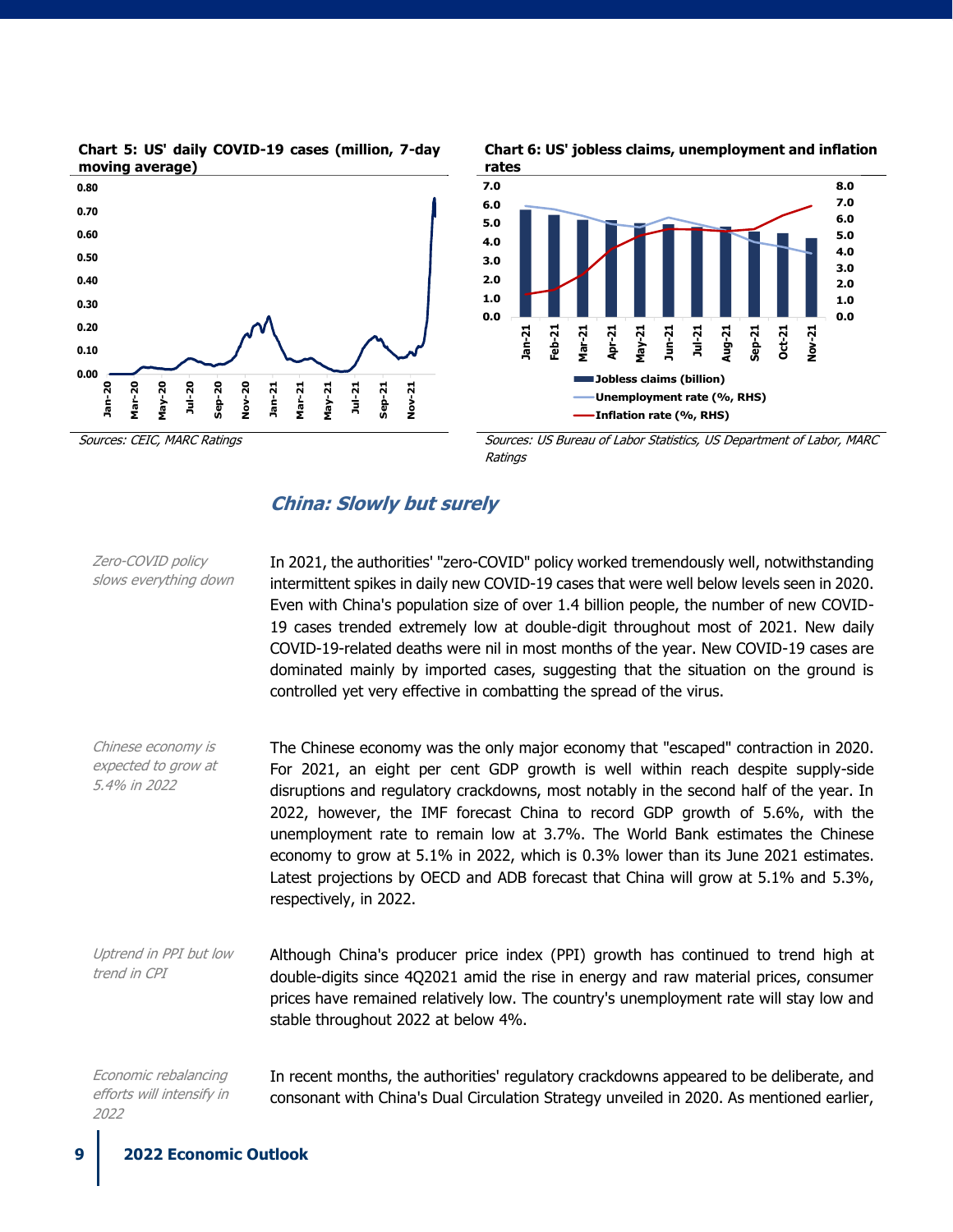the slowing down of y-o-y GDP growth in 3Q2021 (4.9% versus 7.9% in 2Q2021) was primarily internally driven with the rebalancing of short-term growth for long-term gains in sight. As such, we think that China's economic rebalancing efforts will intensify in 2022, as it prepares for the eventual application to join the Comprehensive and Progressive Trans-Pacific Partnership (CPTPP) – a plurilateral trade agreement of 11 Asia-Pacific Economic Cooperation (APEC) member economies. Reforms relating to high-quality trade issues, such as state-owned enterprises, intellectual property rights, labour, and environmental standards, amongst others, will take centre stage. At the same time, short-term growth is slowing for now. In any case, the growth of trade with its regional trading partners will be healthy following the Regional Comprehensive Economic Partnership (RCEP) 's entry-into-force starting January 1, 2022.



**Euro Area: Dovish, still?**

The European Central Bank (ECB) expects the GDP growth of the Euro area to return to pre-pandemic levels as early as 1Q2022, supported by FY2022 projections of 4.2% following a rebound of 5.1% in 2021. The OECD is also projecting somewhat similar economic growth at 4.3% in 2022. Notwithstanding the rosy picture of the Euro area in the coming year, the ECB on December 16, 2021 highlighted that monetary accommodation is still needed to support the economy, but a "step-by-step" asset purchases reduction will be more apparent in the quarters to come.

Record-breaking inflation The inflation rate of all items, excluding tobacco, has been on a rollercoaster ride in the past year. It went down to the lowest since the 2008/2009 Global Financial Crisis of - 0.48% in December 2020 and up to 5% in December 2021, the highest since the formation of the monetary union. Much of this was due to rapid rise energy prices, coupled with a strong labour market performance as the unemployment rate continued to fall since 3Q2020. However, consumer confidence fell by 8.3% in December 2021 as the Omicron pushed daily COVID-19 cases at a record-breaking pace since the pandemic started. Besides, the Euro area's growth in 2022 may not only face headwinds from high

ECB highlighted the need for monetary accommodation in 2022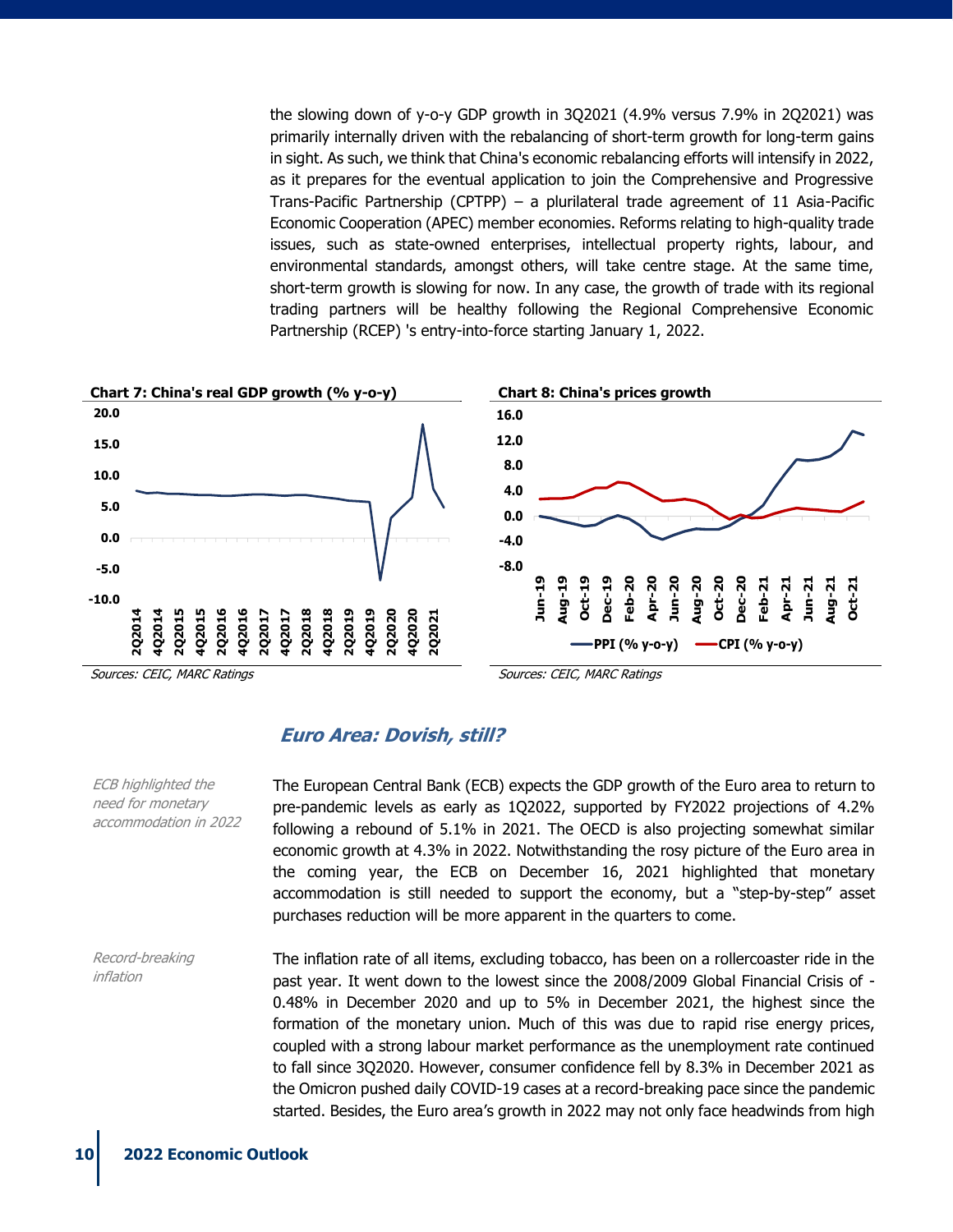inflation and Omicron, it may in fact also be compounded by EU-China trade and political tensions in eastern Europe.

Euro Area press for higher growth rates The Euro area recorded a debt-to-GDP ratio of 98.3% in 2Q2021, a slight dip from 100% in the previous quarter. It appears that the Euro area is no longer interested in pursuing austerity measures to address the rising public debt but to press for higher growth rates instead. The Multiannual Financial Framework 2021-2027 and NextGenerationEU funds amount to a total of  $\epsilon$ 2.018 trillion in stimulus; it will be interesting to see how they progress in the coming years. Besides, the political scene in the region will continue to evolve following newly sworn-in German chancellor Olaf Scholz. France and Portugal will face major elections, while the Italian parliament will vote for a new President in 2022.

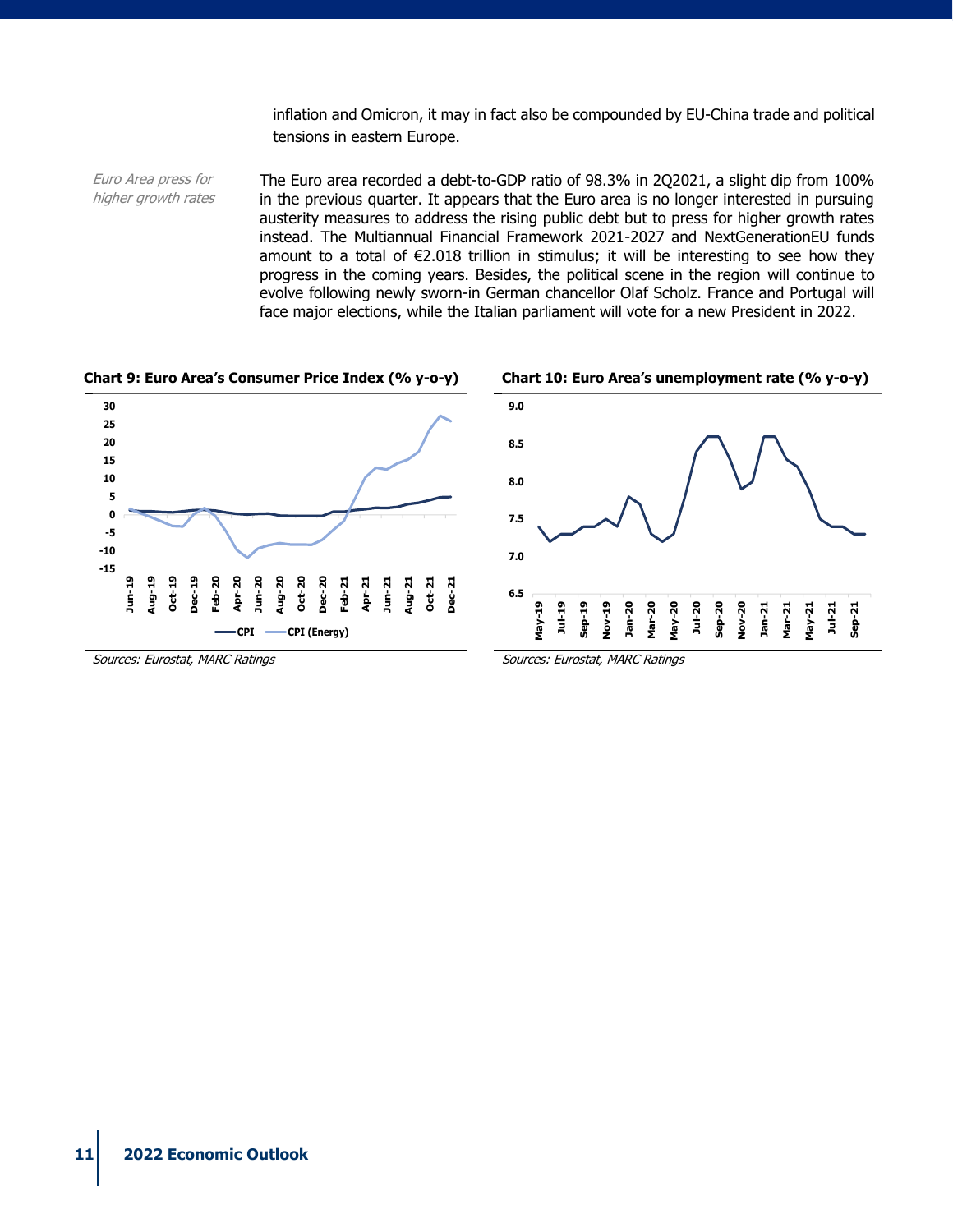

Stable and resilient recovery expected by the Singapore's government

We foresee additional monetary tightening in

2022

#### **Singapore: More tightening in 2022**

Singapore grew by 7.2% in 2021 (MTI's advance estimates) According to the Ministry of Trade and Industry's (MTI) advance estimates, Singapore's 4Q2021 GDP expanded by 5.9% y-o-y, which was lower than the previous quarter's 7.1% expansion. For full year 2021, the Singapore economy is estimated to grow by 7.2%, a significant jump from 2020's contraction of 5.4%.

Omicron resulted in lower than estimate 4Q2021 GDP The last quarter's slower GDP growth pace had been expected. Besides the emergence of the Omicron that had played havoc with plans to relax entry restrictions for multiple countries and ease some domestic controls, the economy had also been facing waning favourable low base effects. Singapore's full year 2021 GDP growth pace would be the fastest in over a decade, and as such, will more likely than not prove to be unsustainable going into 2022. Besides the expected impact of rising global daily cases of Omicron infections pushing back global demand, we see global trade normalising.

Merchandise trade to slow down in 2022 As it is, forecasts by the World Trade Organization (WTO) show merchandise trade volume growth will slow down to 4.7% in 2022 from last year's expected 10.8%. Against this backdrop, it is likely that Singapore's services sector will start play a larger part in leading growth as domestic demand momentum, just like external demand conditions, continues to improve.

> Meanwhile, the government expects the economy to expand at a slower pace of between 3.0% and 5.0% in 2022. While the expected GDP growth pace may be slower, indications are that the government expects the recovery to be stable and resilient. And with the economy gradually reviving from the COVID-19 crisis, the government has, among other things, indicated that it will have to start moving on its planned Goods and Services Tax (GST) hike in Budget 2022.

> It is evident that inflation is being perceived, and rightly so, as a major threat to growth. The Monetary Authority of Singapore (MAS) had unexpectedly tightened monetary policy at its October 2021 meeting amid rising inflationary pressures driven by supply constraints and the global economic recovery. We see Singapore's headline inflation for November, which had risen by 3.8%, the fastest since February 2013, further feeding into the fear that rising consumer prices could threaten growth. It is thus very likely that the Singapore central bank, following in the footsteps of some major central banks, will further tighten monetary policy at its next monetary policy meeting in April 2022.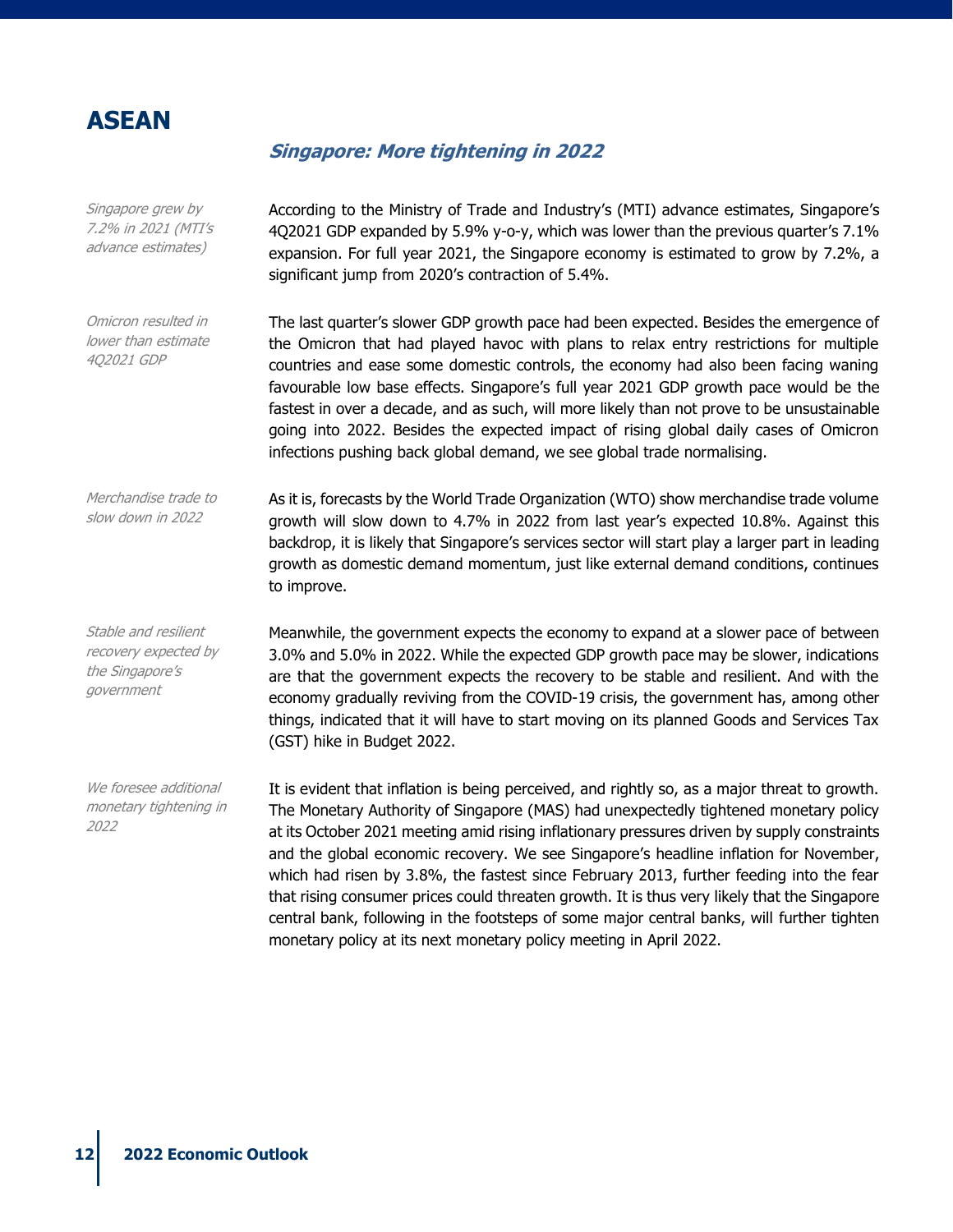

#### **Indonesia: Rupiah will be under pressure**

| Indonesian economy is<br>on track towards a<br>sturdier recovery                      | The ADB expects Southeast Asia's only G20 member to record a higher GDP growth pace<br>of 5.0% in 2022 versus an estimated 3.5% in 2021. This projection falls fittingly within<br>Bank Indonesia (BI)'s 2022 real GDP growth projection of between 4.7% to 5.5% but<br>lower than Anggaran Pendapatan dan Belanja Negara (APBN)'s estimate of 5.2%.<br>However, the IMF's October 2022 projections expect the economy to grow even higher<br>than other estimates at 5.9% in 2022. These projections suggest that the Indonesian<br>economy is on track towards a sturdier recovery, but the recent first case of locally<br>transmitted Omicron may pose significant challenges to growth in 2022. |
|---------------------------------------------------------------------------------------|------------------------------------------------------------------------------------------------------------------------------------------------------------------------------------------------------------------------------------------------------------------------------------------------------------------------------------------------------------------------------------------------------------------------------------------------------------------------------------------------------------------------------------------------------------------------------------------------------------------------------------------------------------------------------------------------------|
| Inflation trending below<br>2% since 2H2020                                           | Unlike most major economies, Indonesia seemed to have "escaped" the brunt of high<br>prices following the global economy's rebound. Its headline inflation has been trending<br>below 2% since 2H2020, well below the 3% inflation target set by BI, while the producer's<br>price index (PPI) trends circa 2% throughout 2021. Nevertheless, the unemployment rate<br>has remained elevated since 2022, which stood at 6.49% in August 2021.                                                                                                                                                                                                                                                        |
| Low impact from capital<br>flight                                                     | Similar to other countries globally, Indonesia's debt-to-GDP remains elevated at 41.02%<br>as of 3Q2021. It should be noted that its sovereign debt is increasingly becoming<br>domestic-driven since the Global Financial Crisis. Amid falling foreign bond holdings since<br>June 2019, we expect low impact from capital flight if it was to happen.                                                                                                                                                                                                                                                                                                                                              |
| Downtrend in private<br>consumption and<br>household debt-to-GDP<br>may hinder growth | The economy's weakening private consumption and declining household debt-to-GDP may<br>pose challenges to growth in 2022. Although net exports appear to have been bolstering<br>growth in the past months, high commodity prices may not favour Indonesia much longer.<br>This is because the impending US monetary tightening will lead to a stronger greenback<br>and consequently a weaker Rupiah.                                                                                                                                                                                                                                                                                               |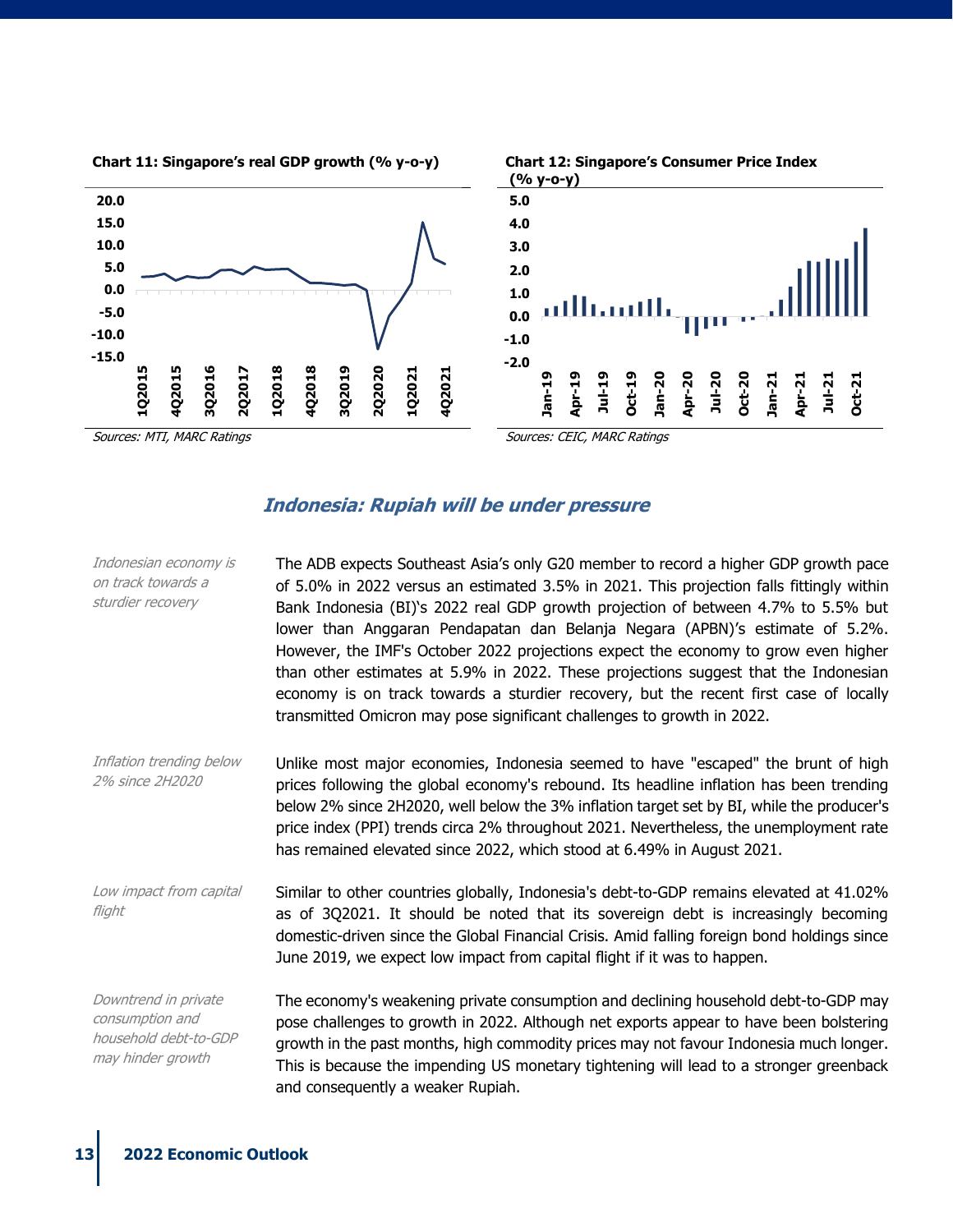"Recover Together, Recover Stronger"

President Joko Widodo will play host in the next G20 Summit in October 2022. With the theme "Recover Together, Recover Stronger", Indonesia is expected to address the glaring recovery gaps among countries, in particular issues relating to the harmful effects of vaccine nationalism, unequal domestic fiscal space, and the lack of critical infrastructures and health capacities to rollout a timely inoculation process.







Sources: Central Bureau of Statistics, CEIC, MARC Ratings Sources: CEIC, MARC Ratings

#### **Thailand: Slow recovery momentum**

| Thailand's economy<br>estimated to be on<br>recovery path in 2022 | According to its central bank's latest estimate, Thailand's GDP growth will come in at 0.9%<br>in 2021, up from a contraction of 6.1% in the previous year. For 2022, it expects the<br>economy to expand by 3.4% on the back of domestic spending and gradually improving<br>foreign tourist arrivals. On the supply side of the economy, it expects the various business<br>sectors to recover in line with the improvement of economic activities.                                                                                                                                                          |
|-------------------------------------------------------------------|----------------------------------------------------------------------------------------------------------------------------------------------------------------------------------------------------------------------------------------------------------------------------------------------------------------------------------------------------------------------------------------------------------------------------------------------------------------------------------------------------------------------------------------------------------------------------------------------------------------|
| Omicron will be the<br>downside to recovery                       | While there may be early signs that tourist-reliant Thailand is on the verge of a recovery,<br>we see growth risks heavily skewed to the downside because of COVID-19. We see the<br>Omicron's global surge muting Thailand's recovery and keeping it from achieving its pre-<br>pandemic long-term growth trajectory for longer. In 3Q2021, economic activity had slowed<br>down severely after a major surge in the number of daily infections, even before the<br>emergence of Omicron. As a result, GDP had contracted by 0.3% y-o-y, a significant fall<br>from the previous quarter's expansion of 7.6%. |
| Border reopening will<br>boost 2022's GDP<br>growth               | For the vital tourism sector, the impact has been severe. With Omicron, we think it is<br>optimistic to suggest that the broader reopening of borders to vaccinated foreign visitors<br>on November 1, 2021 – which the government subsequently tightened – will significantly<br>boost GDP growth in 2022. Foreign tourist arrivals, based on the World Bank's 2022 and<br>2023 projections, will come in at around 7 million and 20 million; notably, these projections<br>are far below 2019's 39.7 million.                                                                                                |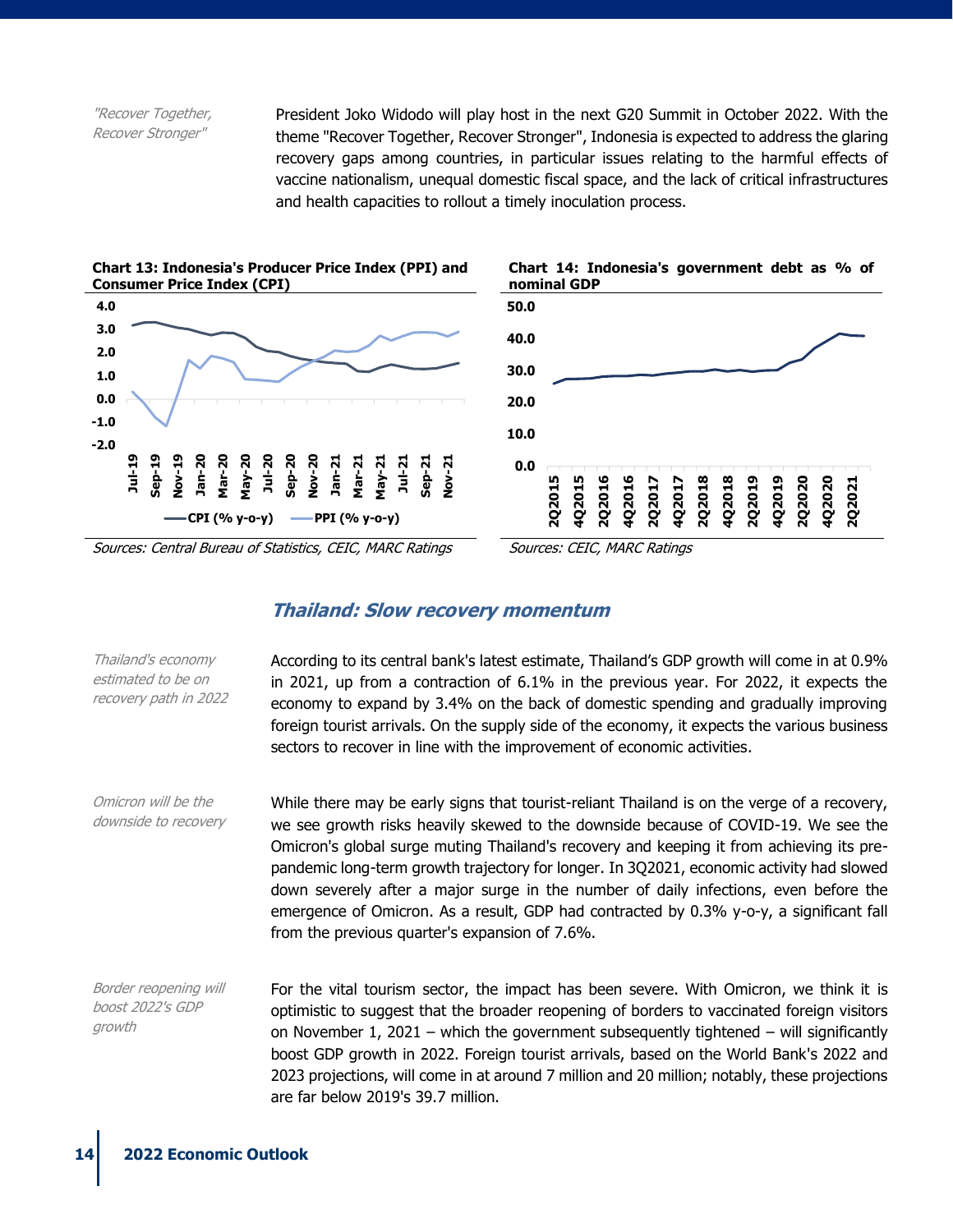| Growth likely to<br>contract                 | It is likely that we could see the economy contracting again in 2022 if the Omicron leads<br>to new stringent containment measures and border closures. In any case, the central<br>bank's forecast of a 3.4% GDP growth pace in $2022 -$ even if it bears out – will neither<br>take the economy back to its pre-pandemic level nor erase its negative output gap.                                                                                                   |
|----------------------------------------------|-----------------------------------------------------------------------------------------------------------------------------------------------------------------------------------------------------------------------------------------------------------------------------------------------------------------------------------------------------------------------------------------------------------------------------------------------------------------------|
| Inflation will be subject<br>to upside risks | The central bank had on December 22, 2021, kept its key interest rate $-$ the one-day<br>repurchase rate $-$ at its record low of 0.50%, unchanged since May 2020 after three cuts<br>earlier that year. It expects inflation for 2022 to come in well within its 1.0%-3.0% target<br>at 1.7% (2021E: 1.2%). Given global inflationary pressure, however, headline inflation will<br>be subjected to upside risks and could dampen an already slow recovery momentum. |



Sources: Office of the National Economic and Social Development Council, MARC Ratings

Sources: Bank of Thailand, MARC Ratings

### **Viet Nam: All eyes on trade prospects**

| Poised for stronger<br>growth in 2022 | The ADB forecasts a big jump in Viet Nam's GDP growth in 2022 at 6.5%. The one-party<br>state economy in 2021 suffered a beating when the spread of the Delta heavily disrupted<br>supply. The COVID-19 Stringency Index was elevated from 2H2021 and remained so to<br>date. ADB had to downgrade Viet Nam's growth estimates in 2021 from 3.8% to 2% in<br>2021. The country ramped up its vaccination rates dramatically since mid-2021 amid the<br>raging spread of Delta. At the point of writing, 57% of its total population are fully<br>vaccinated, while 19% of them are awaiting their second dose. In total, the country is only<br>three percentage points shy of Malaysia's share of vaccinated people, and we think that<br>Viet Nam is poised for much stronger growth in 2022 despite the emergence of Omicron. |
|---------------------------------------|----------------------------------------------------------------------------------------------------------------------------------------------------------------------------------------------------------------------------------------------------------------------------------------------------------------------------------------------------------------------------------------------------------------------------------------------------------------------------------------------------------------------------------------------------------------------------------------------------------------------------------------------------------------------------------------------------------------------------------------------------------------------------------------------------------------------------------|
| Improving trade<br>performance        | Although Viet Nam began to lose steam in sustaining its good-run of trade surplus since<br>4Q2020, its trade performance has been recovering fast since 2H2021 as the economy<br>gradually reopens. Exports have picked up considerably since, so have imports but<br>somewhat speedier amid supply bottlenecks. Owing to low aggregate demand, inflation is<br>trending way below its target of 4% (December 2021: 1.8%), while core inflation came in<br>at 0.67% y-o-y in December 2021. The labour market is still relatively robust. Although the<br>recent lockdown did push the unemployment rate higher, it did not breach the 4% mark                                                                                                                                                                                   |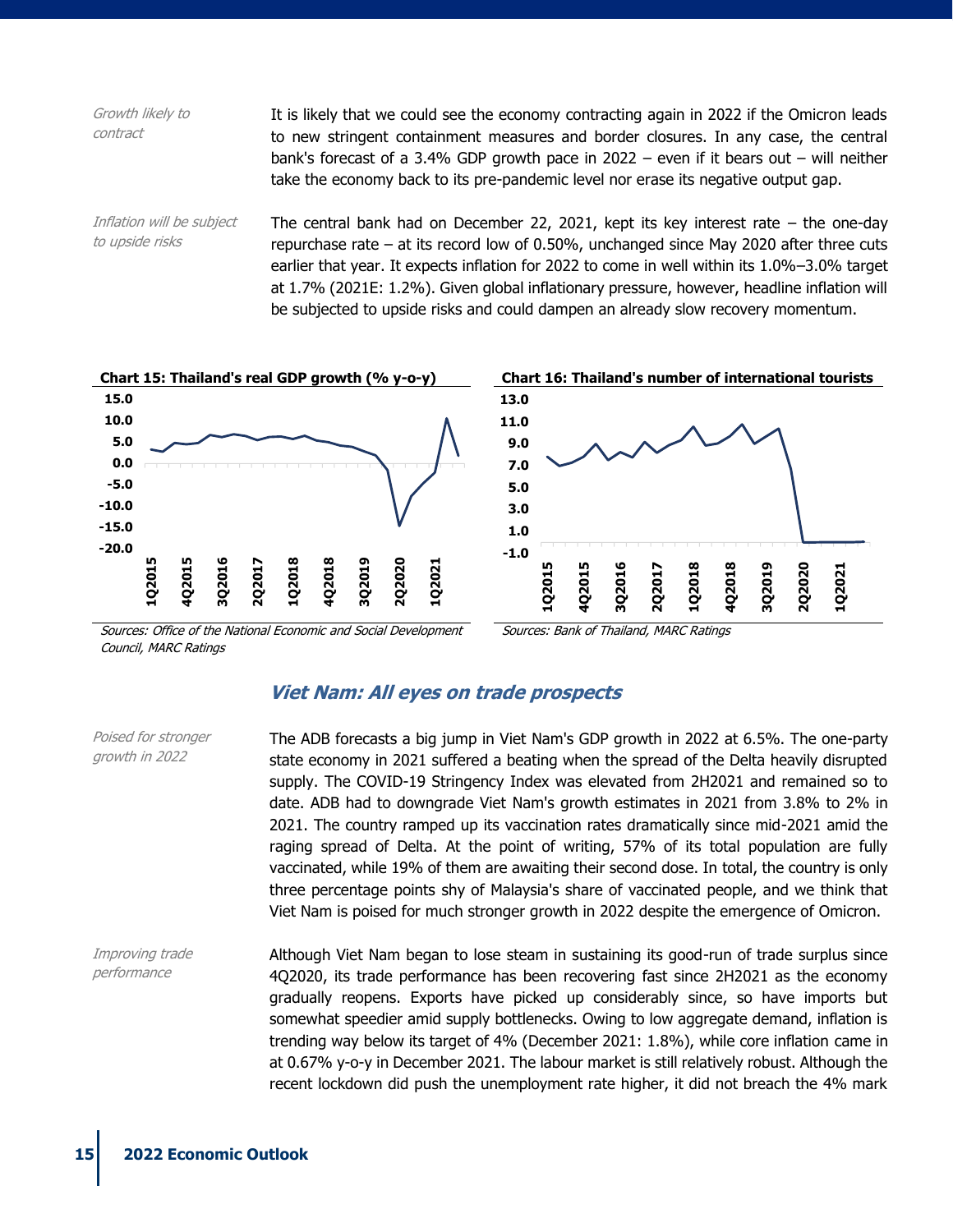by any means. The average monthly salary in USD has been declining amid mobility restrictions.

On track for recovery In 2022, we believe that Viet Nam will rebound well, so long as the economy does not suffer from mobility restrictions, as seen during mid-2021. The Vietnamese economy has been gradually reopening since August 2021, but the Omicron may present itself as a major headwind to growth in 2022. Otherwise, coupled with a broader trade linkage following the Regional Comprehensive Economic Partnership (RCEP) 's entry-into-force on January 1, 2022, trade will support Viet Nam's growth in the short as well as in the long run.





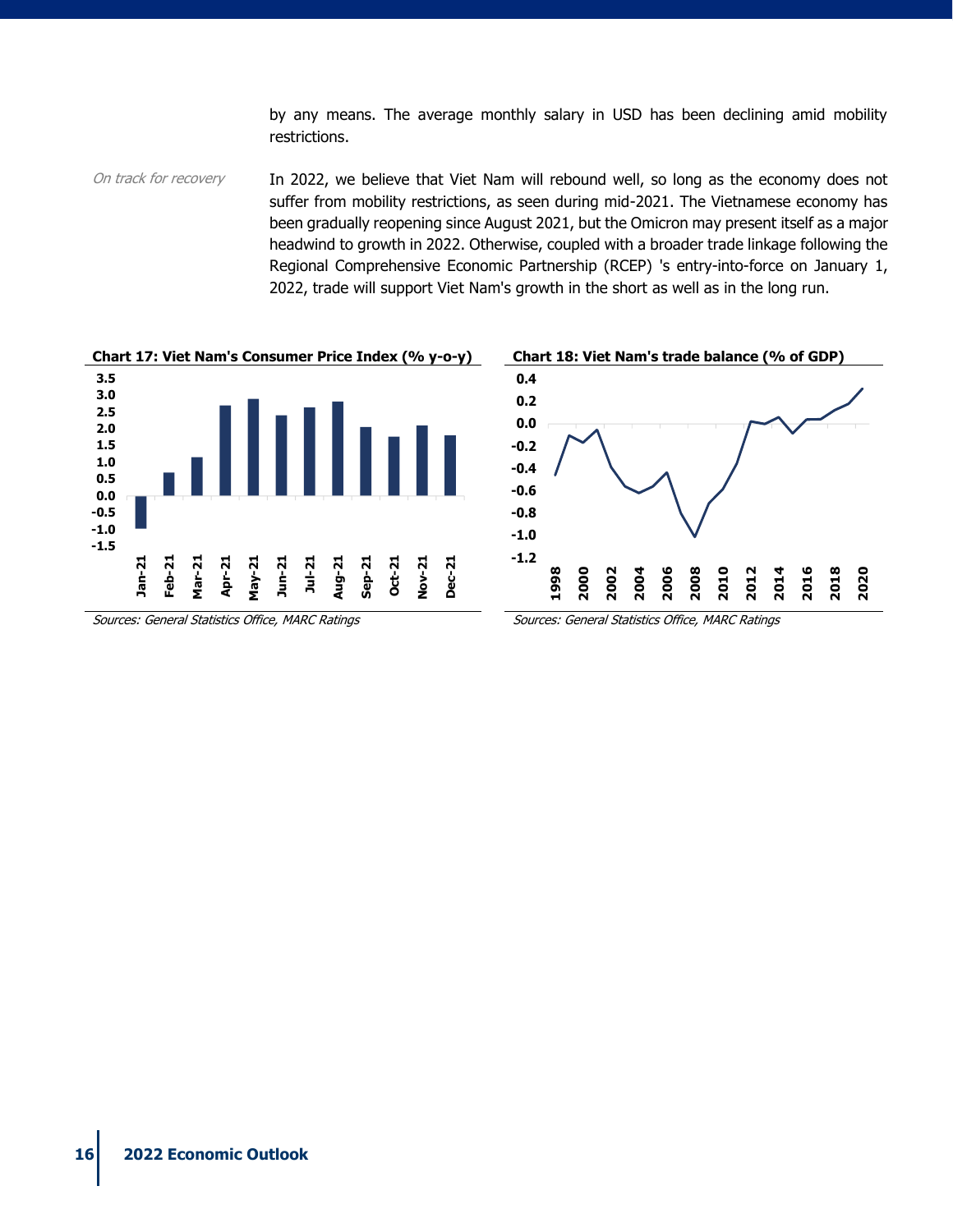## **MALAYSIA: Down on the upside**

#### **Variants of concern pushing up downside risks**

W-shaped recovery We are cautiously optimistic about Malaysia's growth recovery prospects given the pandemic-related uncertainties and scarring effects. With the vaccination rate rising and economy reopening, business and consumer sentiment should continue to improve. It is notable that the latest GDP data (3Q2021: -3.6%) on a q-o-q seasonally adjusted basis appears to be marking the turning point of the second trough of the "W" in a W-shaped recovery.

- We forecast GDP to come in at 5.5% The government expects GDP growth pace in 2022 to come in at between 5.5% and 6.5%, thanks in part to support from its proposed record high Budget 2022 allocation of RM332.1 billion. Our GDP growth forecast, in line with the government's forecasted range, comes in at exactly its lower bound of 5.5%. With this, the economy should expand to larger than what it was in 2019.
- Growth driven largely by rebound in domestic demand Developments related to the pandemic continue to be a key determining factor of the economy's growth trajectory. Our 2022 forecast assumes that Malaysia's economic reopening is not hindered by further lockdowns and COVID-19 resurgences. We see growth to be driven largely by a rebound in domestic demand, thanks to rising private consumption and a gradually improving labour market. We expect the government to continue assisting vulnerable households, which will help support consumer spending to some extent.
- Investment and unemployment rate will likely improve Investment activity should pick up as investors' confidence improve. For 2022, we expect private investment growth to come in at 6.7% (2021E: 5.0%). In line with this, the unemployment rate will likely improve to 4.2% in 2022 (2021E: 4.6%) and help provide some welcome boost to economic sentiment.
- Twelfth Malaysia Plan At least for now, we expect government efforts to remain focused on economic recovery and returning GDP growth pace to its pre-crisis trend. We think Malaysia's economic resetting, as laid out in the Twelfth Malaysia Plan (12MP), will likely come into serious play only after the recovery is firmly on track.
- Low-base effects With the focus on economic recovery, any economic reset to reinvigorate the economy will likely only take place further down the road. It is notable that public investment has been in persistent decline over the last four years (2021E: -4.7%). Against this backdrop, we should not be too excited by the expected 5.8% rise in 2022 because it reflects favourable low-base effects.

Inflationary pressure to remain in 2022 Meanwhile, CPI-based inflation has been rising. In November, it accelerated to 3.3% (October: 2.9%), driven largely by low base effects and the 12.7% increase in the Transport group. We expect it to surge further in the months ahead, driven by double digitincreases in PPI (November: 12.6%). Given that it is a politically sensitive issue, however, we expect the government to resort to subsidies and price control mechanisms to keep inflation at bay (2022F: 2.2%; 2021E: 2.5%).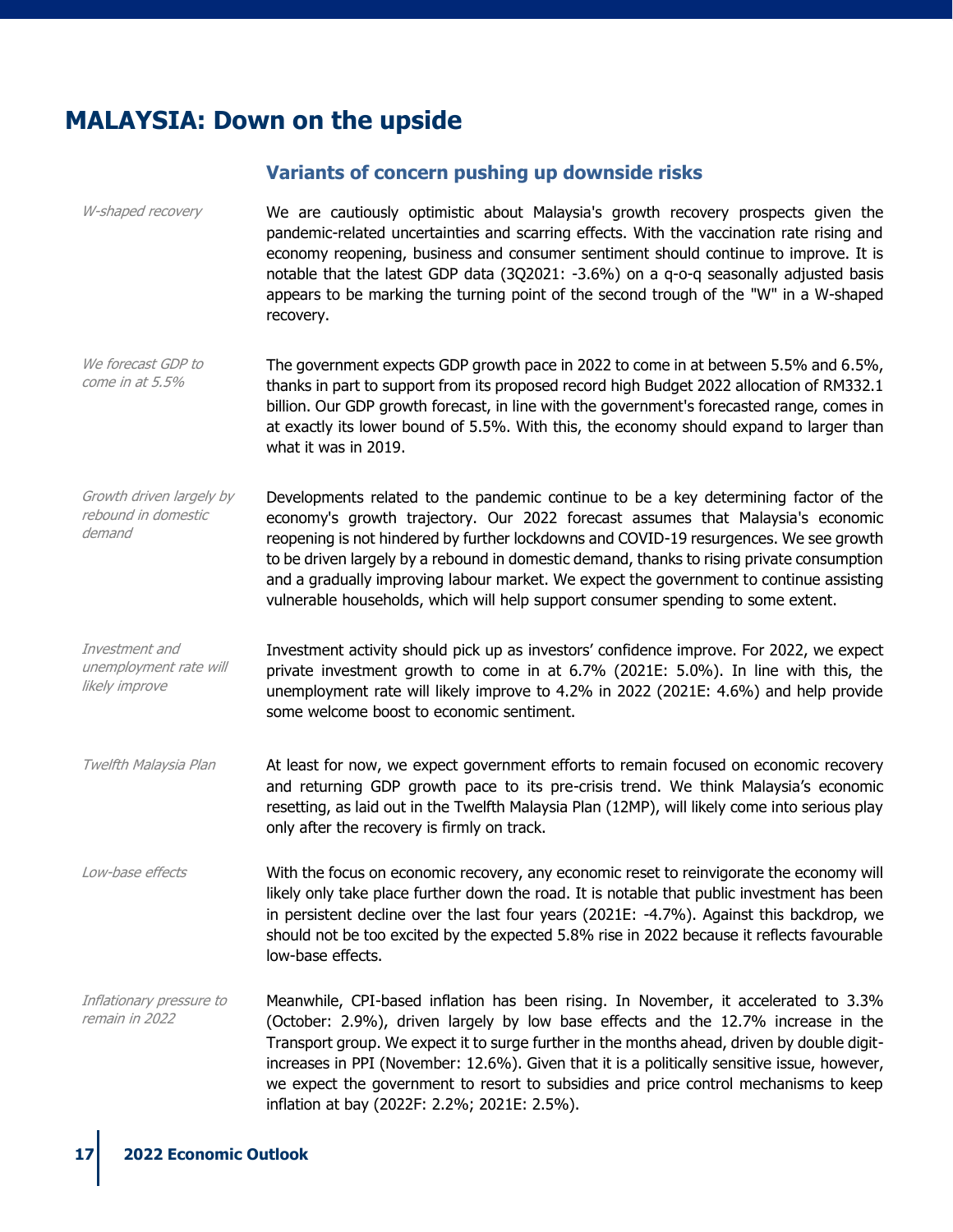As such, we think the consumer price index (CPI) will continue to be under pressure throughout 2022. Average inflation in 2022 is expected to come in at 2.2% against the backdrop of gradual improvements in the labour market, continual supply constraints, and inefficient existing price control and anti-profiteering mechanisms. The latter will result in a reduction of supply in adhering to the ceiling price, thus prolonging shortages.

Omicron will be the headwinds to growth On the external front, developments before the emergence of Omicron had been relatively positive. With its emergence, downside risks to both domestic and external outlooks should loom larger. We expect the World Trade Organisation (WTO) to downgrade its 2022 global merchandise trade volume forecast of 4.7% (2021E: 10.8%) down the road. Meanwhile, the IMF has indicated that it expects the Omicron to slow global economic recovery. Against this backdrop, we see Malaysia's real export and import growth moderating significantly to 1.4% (2021E: 14.4%) and 1.2% (2021E: 16.3%).







Sources: Bank Negara Malaysia (BNM), MARC Ratings Sources: Department of Statistics Malaysia (DOSM), MARC Ratings

| Table 3: Summary of Malaysia's main economic indicators |  |
|---------------------------------------------------------|--|
|---------------------------------------------------------|--|

| Growth $(% y-o-y)$         | 2015   | 2016   | 2017   | 2018   | 2019    | 2020    | 2021E  | 2022F |
|----------------------------|--------|--------|--------|--------|---------|---------|--------|-------|
| <b>GDP</b>                 | 5.1    | 4.4    | 5.8    | 4.8    | 4.4     | $-5.6$  | 3.3    | 5.5   |
| Domestic Demand            | 5.1    | 4.3    | 6.5    | 5.5    | 4.3     | $-5.8$  | 2.8    | 5.7   |
| <b>Private Consumption</b> | 6.0    | 5.9    | 6.9    | 8.0    | 7.7     | $-4.3$  | 2.0    | 5.8   |
| <b>Public Consumption</b>  | 4.5    | 1.1    | 5.7    | 3.2    | 1.8     | 3.9     | 6.5    | 4.3   |
| <b>Private Investment</b>  | 6.3    | 4.5    | 9.0    | 4.3    | 1.6     | $-11.9$ | 5.0    | 6.7   |
| Public Investment          | $-1.1$ | $-1.0$ | 0.3    | $-5.0$ | $-10.7$ | $-21.3$ | $-4.7$ | 5.8   |
| Real Exports               | 0.3    | 1.3    | 8.7    | 1.9    | $-1.0$  | $-8.9$  | 14.4   | 1.4   |
| Real Imports               | 0.8    | 1.4    | 10.2   | 1.5    | $-2.4$  | $-8.4$  | 16.3   | 1.2   |
| Net Exports                | $-3.7$ | 0.4    | $-3.9$ | 6.2    | 11.2    | $-13.0$ | $-1.5$ | 3.7   |
| <b>CPI</b>                 | 2.1    | 2.1    | 3.8    | 1.0    | 0.7     | $-1.1$  | 2.5    | 2.2   |
| Unemployment rate (%)      | 3.1    | 3.4    | 3.4    | 3.3    | 3.3     | 4.5     | 4.6    | 4.0   |

Sources: MARC Ratings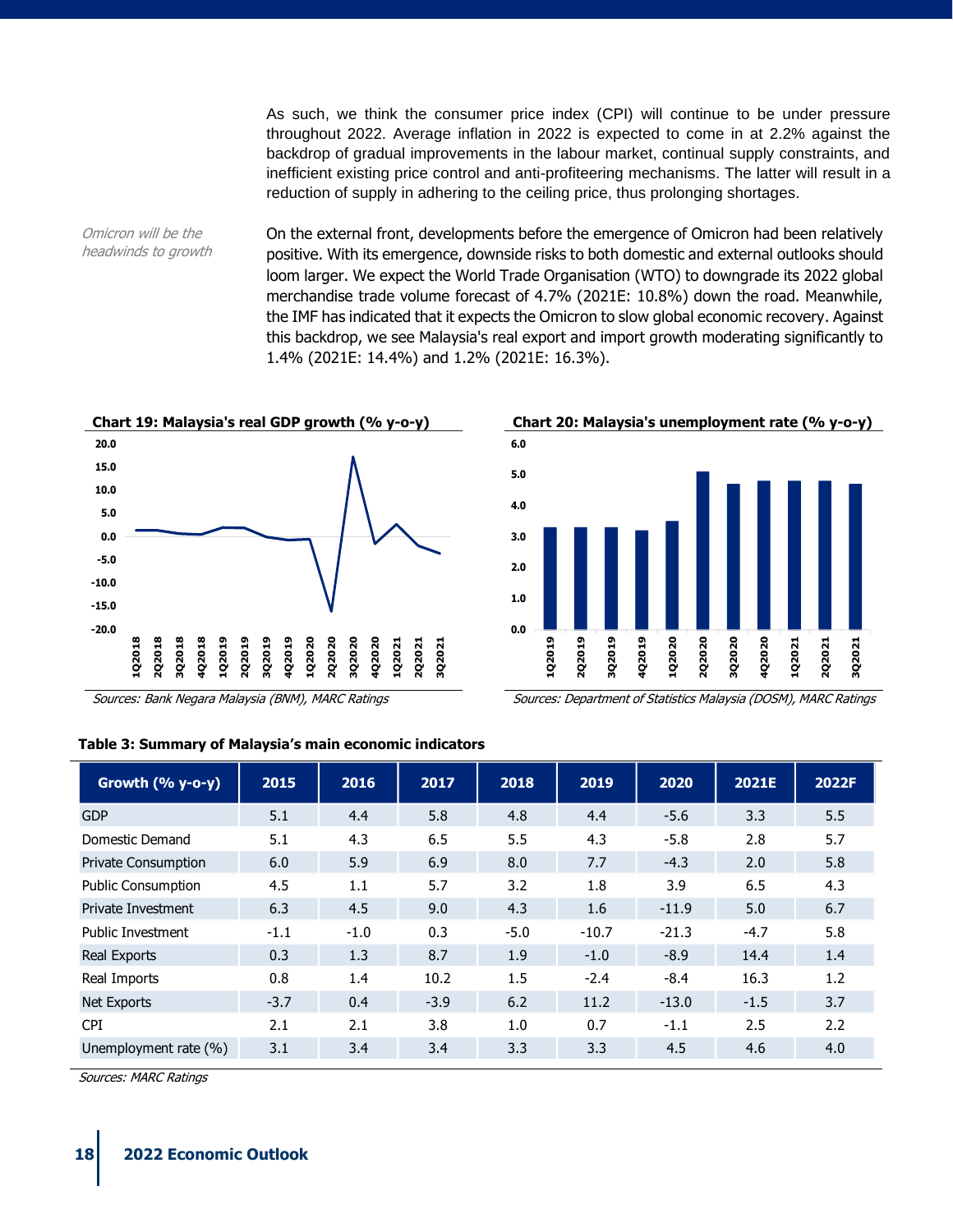#### **Monetary policy decision dilemma in 2022**

OPR remain unchanged at 1.75% in 2021 At its eighth consecutive meeting on November 3, 2021, Bank Negara Malaysia's (BNM) Monetary Policy Committee (MPC) kept the overnight policy rate (OPR) unchanged at its historical low of 1.75%. With the economy still in recession, it is not surprising that monetary policy is being kept loose to support the economy and contain financial stability risks. It helped that inflation was still at relatively moderate levels. Scenario of concerns The central bank's monetary policy statements thus far have not provided any leads as to its future monetary policy moves. Its November 2021 monetary policy statement said that its main concerns "include a weaker-than-expected global growth, a worsening in supply chain disruptions, and the re-imposition of containment measures due to the impact of new COVID-19 variants of concern." While BNM's scenario of concerns for Malaysia is not unexpected, we think the sequence of events could turn complicated. For instance, there is a slight chance that BNM could face a monetary policy decision dilemma in 2022. Price pressure to continue in 2022 For a start, we expect the combination of shocks – including supply chain bottlenecks and labour market frictions – to continue pressuring prices higher. As it is, several countries have already seen inflation rise to well above their monetary policy targets. On December 16, 2021, the Bank of England started its anti-inflation fight when it raised its benchmark interest rate to 0.25% from 0.10% after consumer prices rose by 5.1% in the previous month. Interest rate tightening is likely We think the answer is easy enough if consumer prices are surging on the back of robust and stable growth recovery. In such a situation, interest rate tightening is likely. Even then, it will be done very gradually for fear of tripping up economic recovery. Based on our outlook, at least for now, we expect BNM to increase the OPR by 25 basis points in 2H2022. Monetary policy decision dilemma But what if the emergence of other COVID-19 variants of concern triggers more supply side issues that cause inflation to spike to levels BNM find uncomfortable and, on top of that, dampen an already slower-than-expected recovery? Under this scenario, BNM would find itself between a rock and a hard place. If BNM tightens monetary policy to control inflation, it could depress demand and threaten economic recovery. But if it remains on the sidelines and keep policy loose to avoid stifling an already slower-than-expected recovery, inflation could feed into wage and price-setting. This could undermine medium-term price stability and spell more trouble ahead. Higher macro-financial vulnerabilities Given investors' spectrum of risk profiles, some could start giving Malaysia a wider berth. The country is after all already displaying significantly higher macro-financial vulnerabilities. We think the potential implications for the ringgit is obvious; it can only go one way, and that is to the south.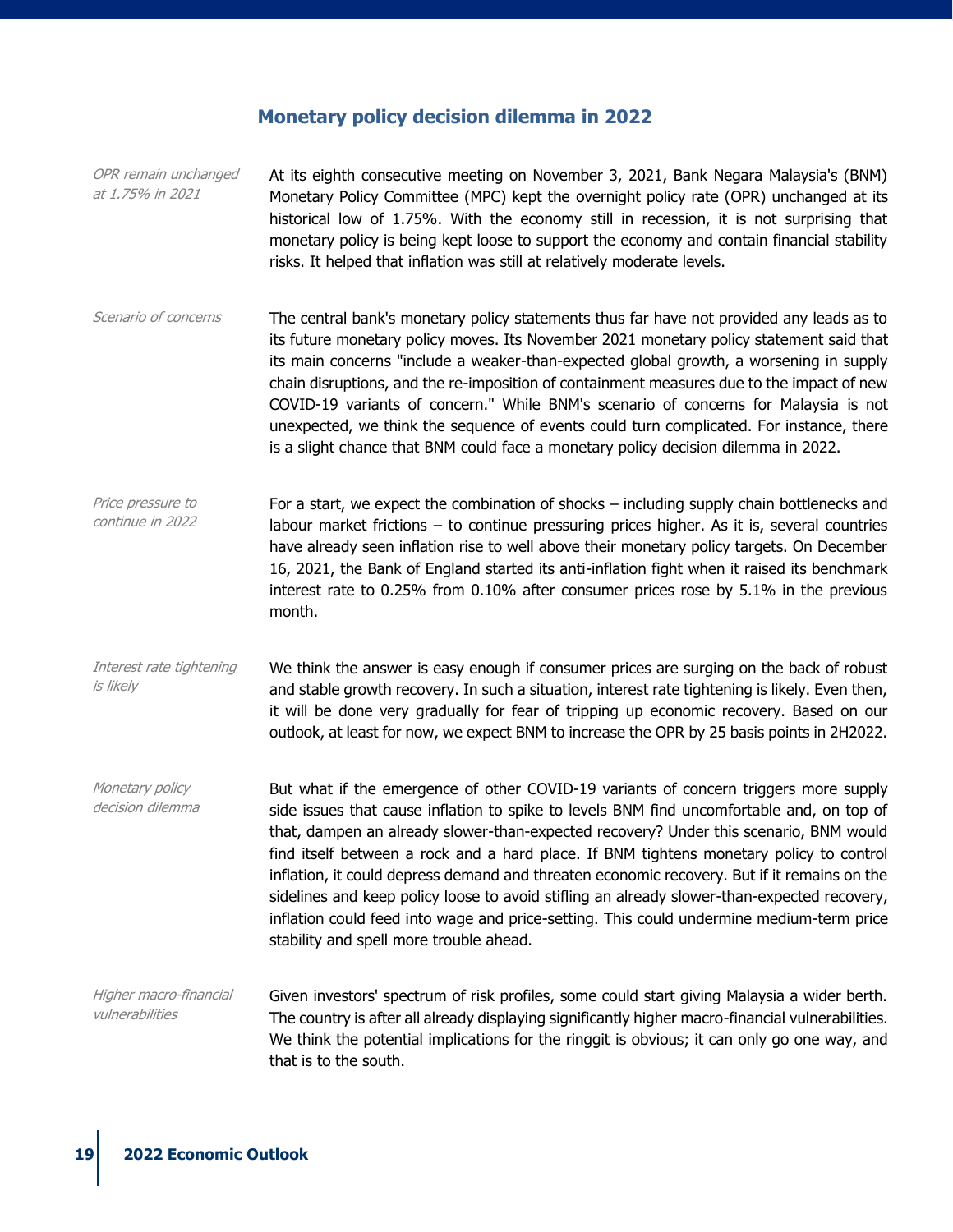Selective intervention is crucial

With regard to inflation, we expect the government, at least for now, to use subsidies, cash transfers and price control mechanisms if it spikes to above what BNM considers moderate, especially if recovery continues to struggle. It is important, though, to intervene selectively to slow down the rise of prices in specific items that are of the most concern.



### **Fiscal vulnerabilities will rise further**

| Fiscal policy as the<br>main tool to catalyse<br>growth  | As the impact of the pandemic has been multi-dimensional, fiscal policy, not monetary<br>policy, will remain as the primary policy tool to support, boost, and sustain recovery and<br>growth. Thus far, the government's stimulus packages have reached a total of RM530.0<br>billion (equivalent to 37.4% of GDP). Of this, RM87.6 billion (or 6.2% of GDP) constitute<br>direct fiscal injection. |
|----------------------------------------------------------|------------------------------------------------------------------------------------------------------------------------------------------------------------------------------------------------------------------------------------------------------------------------------------------------------------------------------------------------------------------------------------------------------|
| Long-lasting impact on<br>fiscal position                | We expect the pandemic's impact on the government's already stressed fiscal position to<br>be long-lasting. For 2021, we estimate Malaysia's fiscal deficit to come in at 6.3% of GDP,<br>higher than the government's target of 6.0%.                                                                                                                                                               |
| We expect more fiscal<br>support going forward           | Given that the economy remains in recession and that we are seeing the emergence of<br>more variants of concern, we can expect more fiscal support going forward. We, however,<br>expect fiscal support to come in smaller and in more targeted packages because of the<br>government's increasingly constrained fiscal space.                                                                       |
| Unlikely to meet 6.0%<br>fiscal deficit target           | The government had been preparing for more COVID-19 related spending even before the<br>Omicron appeared. With the emergence of Omicron, we think it is unlikely that the<br>government will be able to meet its fiscal deficit target of 6.0% of GDP this year (2021E:<br>$6.5\%$ ).                                                                                                                |
| Debt sustainability is<br>not expected to be an<br>issue | In anticipation of more relief spending, a majority of lawmakers in the lower house of<br>parliament had voted in October to raise the statutory debt level to 65% of GDP until end-<br>2022, from the current 60%. We do not expect debt sustainability to become an issue, at                                                                                                                      |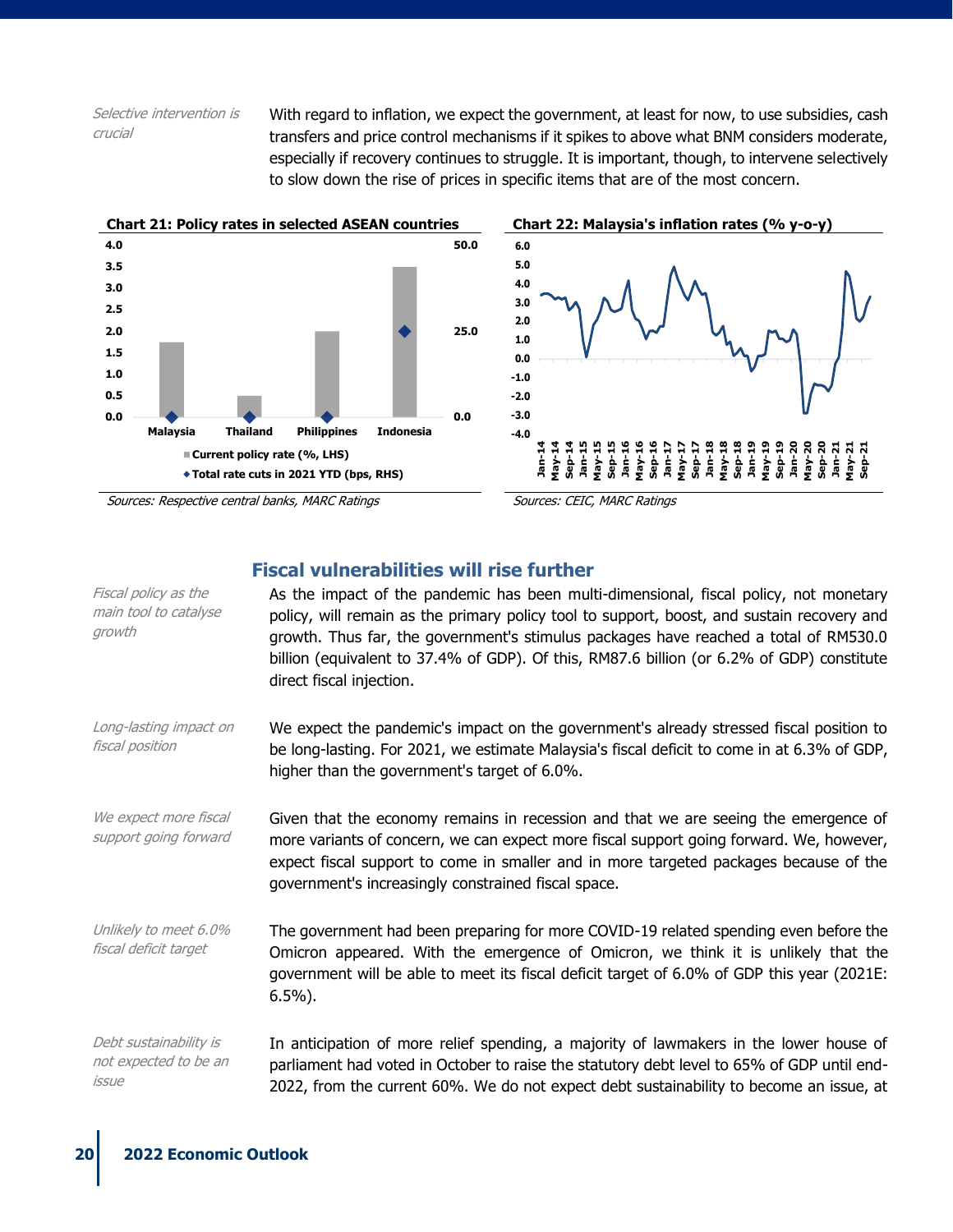least for now. This is because of Malaysia's relatively deep domestic savings pool and the small share of foreign currency-denominated debt (2020: 3.3% of total).

Higher debt, higher debt service charges While government debt may be sustainable, higher debt does mean higher debt service charges. This can restrain budget allocations for worthwhile expenditure. For 2022, the government estimates its debt service charges as a share of operating expenditure to rise to 18.5% (2021E: 17.8%; 2020: 15.4%).

Economic rebuilding and strengthening Going forward, we expect Malaysia's economic rebuilding and strengthening to drag on in the post-pandemic period given the economic damage. As a result, it is unlikely that the government will revert the statutory debt level to 55% of GDP, despite the raise was supposedly a temporary move.

Negative rating pressure ahead It is important to note that Malaysia entered the pandemic from a position of weakness. Even before the pandemic hit, Malaysia's public finances were already a source of negative sovereign credit rating pressure. Compared with its rating peers, Malaysia's debt-to-GDP was higher and debt-service burden heavier. With the pandemic, its fiscal and debt metrics have worsened considerably. We see more negative rating pressure ahead.

Government revenue

 $r$ eform Meanwhile, Malaysia continues to suffer from a narrow revenue base, especially after the zero-rating of the Goods and Services Tax (GST) on June 1, 2018. It remains dependent on oil revenue despite efforts to diversify its revenue sources. Meanwhile, political uncertainty following the change of government in March 2020, and once more in August 2021, has proven detrimental to already patchy reform efforts. This, on top of the pandemic, has added to investors' concerns. On December 4, 2020, Fitch Ratings had downgraded Malaysia's sovereign rating to BBB+/stable from A-/negative. We expect other international credit rating agencies to follow suit if the country's economic and financial situation worsens further.



Sources: Ministry of Finance, MARC Ratings North Cource: MARC Ratings Source: MARC Ratings